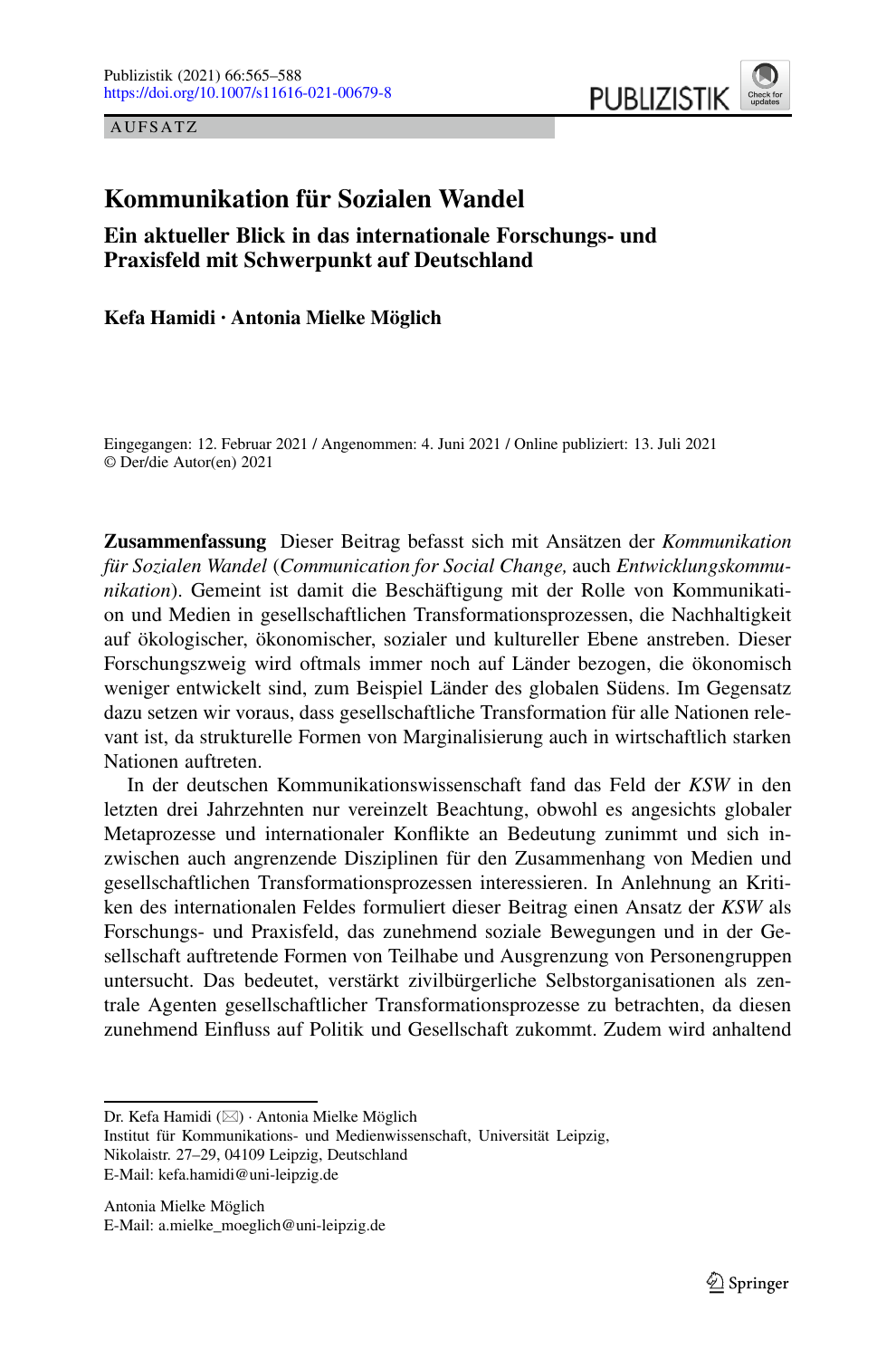gefordert, die Menschen, über die geforscht wird, in den Forschungsprozess einzubeziehen. Die Idee der partizipativen Forschung liegt auch diesem Beitrag zugrunde.

Abschließend plädieren wir sowohl für mehr empirische Forschungen als auch für die Etablierung eines Studienganges zu *KSW* in Deutschland.

**Schlüsselwörter** Kommunikation für Sozialen Wandel ·

Entwicklungskommunikation · Partizipative Forschung · Soziale Bewegungen

## **Communication for social change**

A current look at the international field of research and practice, with a focus on Germany

**Abstract** This article provides insight into approaches to *Communication for Social Change* (also *Development Communication* and *Communication for Development and Social Change*), which focus on the role of communication and media in processes of social transformation. The subject of discussion is forms of communication that civic as well as professional and institutional agents use in striving for sustainable change on ecological, economic, social, and cultural levels.

Approaches to the field of *Communication for Social Change* (C4SC) still often focus on less economically developed countries that are mostly in the global south. This article builds on the basic assumption that social transformation is a complex, non-linear process that is relevant for all nations, since structural forms of marginalisation also occur in economically strong nations. The research questions of this article are as follows: To what extent is C4SC suitable for researching the connection between communication and social development in countries in the global north? What forms of inequality and marginalisation occur in the industrial nations of the global north? And why should these forms of inequality and marginalisation be addressed from the perspective of C4SC?

This article first presents the origin of and changes in C4SC in the international field as well as current definitions of it by leading scientists, including Nora Quebral, Linje Manyozo, Thomas Tufte, and Karin Gwinn Wilkins. A look at the lack of research on C4SC in the German language shows the relevance of this article. In German communication science, the field of C4SC has received only sporadic attention over the last three decades, although it is gaining importance in the context of global meta-processes and international conflicts. Related disciplines and approaches on the other side increasingly focus on the connection between media and social transformation processes from their point of view. This article, therefore, appeals to the field of German communication studies to follow up with social transformation processes, the various actors, their content, and their communication from the perspective of C4SC. C4SC considers the complex interrelations of processes of social change at a micro-, meso-, and macro-level. Therefore, it offers the potential to adopt an interdisciplinary, intersectional perspective that assumes mutually influential forms and dimensions of social inequalities. Thus, the field of C4SC in both research and practice operates at the interface between sustainability and social justice—in accordance with the Sustainable Development Goals of the 2030 Agenda.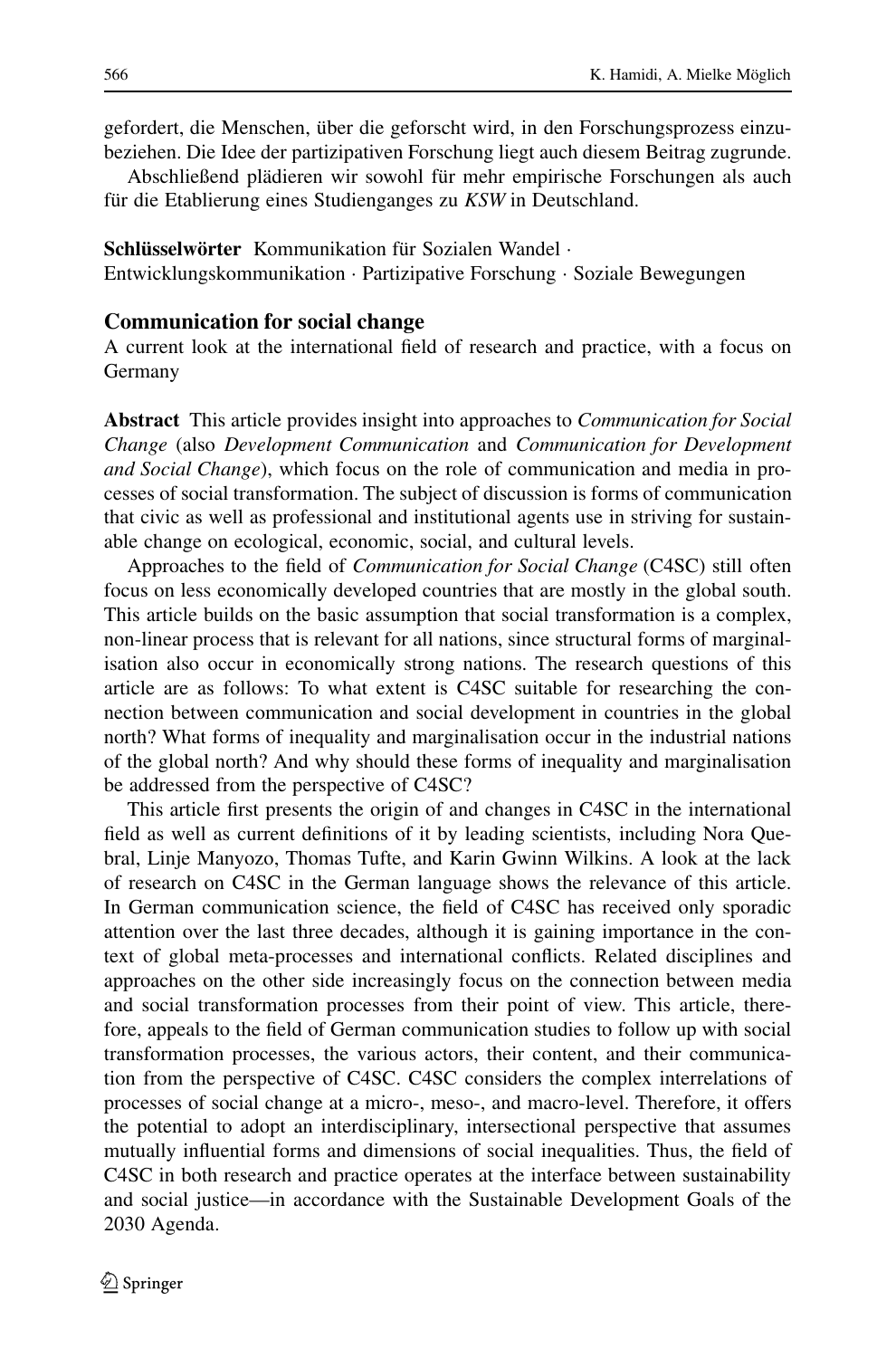In the third chapter, current and persistent criticisms are outlined, and the resulting demands to the field of C4SC are presented. An ongoing critique is that the original approach of the field persists in praxis and theory, which is why letting go of the traditional Western ideology of development is still required. Consequently, the field should focus more on the deficiencies of economically developed nations. Relating thereto, research is required to consider the complex relationships at a micro-, meso-, and macro-level when defining a problem, instead of exclusively focusing on one dimension of change, such as economic or ecological development.

The relevance of citizen involvement is described as the basis for sustainable social change. Incorporating public's perspectives in research and practice in the field, including their knowledge, needs, and interests, especially for marginalised groups, provides better insight into the complex relationships of problems and the change measures that can be implemented in a sustainable manner.

The research should increasingly focus on civic self-organisation through social movements, alliances, collectives, and networks, as they are influential agents in social transformation processes. One should also not forget the new forms of social media and social networking. While developmental measures communicated topdown by experts have been researched for a long time in the Western origins of the field, more grassroots movements should now be considered, and their potential to bring about political change should be recognised and researched in the field.

Building on the demand for clear definitions of the approaches to C4SC and a continuous examination of the question of what "positive" development means, this article offers a current approach to C4SC as a field of research and practice that focuses on countries in the global north and is based on participatory research, which describes the inclusion of the people being researched as co-researchers.

The fourth chapter summarises how the research and practice field of C4SC in the global north, specifically in Germany, is currently to be considered and what aspects of (structural) marginalisation in Germany could be relevant for research. In conclusion, the article argues that, besides more empirical research focusing on countries in the global north, the establishment of a German study programme for C4SC could be relevant. As social change and conflicts increase because of meta-processes, such as climate change, mediatisation, and global migration movements, the question of which communication strategies and practices meet these highly complex challenges now and in the future is of great relevance. The training of students to become specialists in C4SC, based on dialogic and participatory communication, could be useful for societal negotiation processes and matters of ecological, economic, and social development, whether on a regional or an international level.

**Keywords** Communication for social change · Development communication · Participative research · Social movements · Sustainable social change

## **1 Einleitung**

Seit der Nachkriegszeit beschäftigt sich die *Entwicklungskommunikation* (*Development Communication*) mit der Frage, wie Kommunikation und Informationstech-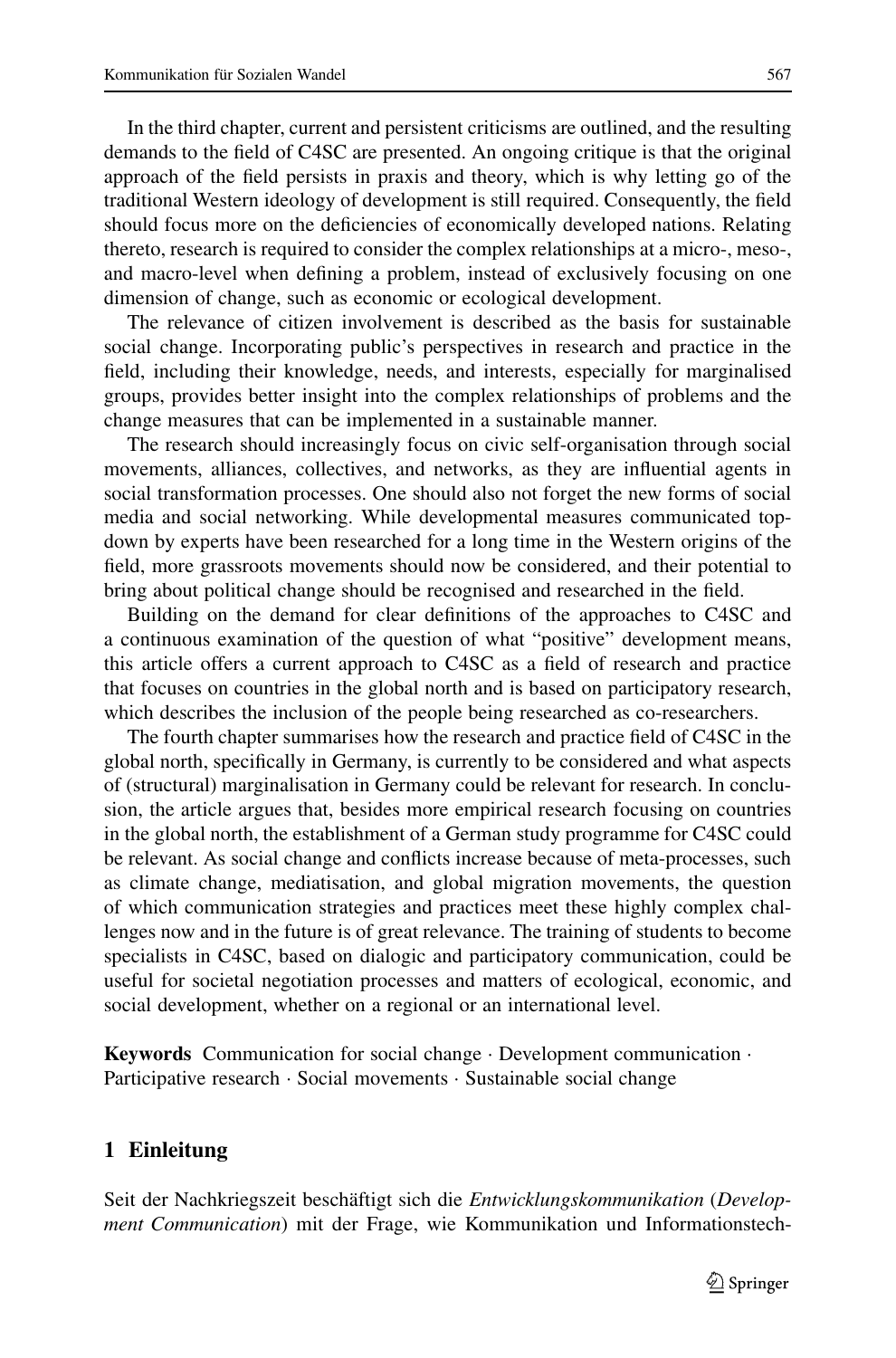nologien so eingesetzt werden können, dass sie eine positive Entwicklung der Gesellschaft fördern. In der Praxis waren dies anfänglich verschiedene internationale Hilfsprogramme von wirtschaftlich starken Nationen – insbesondere Ländern Westeuropas und Nordamerikas –, die wirtschaftlich gering entwickelte Länder Lateinamerikas, Afrikas und Asiens bei der Modernisierung ihrer traditionellen Kulturen unterstützen sollten (vgl. Höivik und Luger [2009,](#page-21-0) S. 322). Seitdem hat sich das Feld jedoch durch Paradigmenwechsel und Kritik aus Wissenschaft und Praxis weiterentwickelt.

*Entwicklungskommunikation* (*EK)* wird als Sammelbegriff für diverse Ansätze in dem Bereich verstanden.<sup>1</sup> Infolge der Kritik am normativ geprägten Begriff ..Entwicklung" wird der Bereich seit den 2000er Jahren auch als *Communication for Social Change (C4SC)* bezeichnet. Hier liegt das Augenmerk nicht mehr auf dem ökonomischen und technologischen Fortschritt, sondern auf strukturellen Determinanten sozialer und gesellschaftlicher Veränderungsprozesse sowie auf etablierten Ungleichheiten und Formen von Marginalisierung (vgl. Tufte [2017,](#page-23-0) S. 15).<sup>2</sup> Marginalisierung bezeichnet die Positionierung bestimmter Personengruppen am Rand einer Gesellschaft, die mit ökonomischen Defiziten und oftmals sozialer Isolierung und Diskriminierung einhergeht (vgl. Reutlinger [2010,](#page-22-0) S. 212). Infolgedessen bedeutet Marginalisierung wenig oder kein Mitspracherecht in öffentlichen Kommunikationsprozessen (vgl. Melkote und Steeves [2015,](#page-21-1) S. 69; Ratkovic [2018,](#page-22-1) S. 241; Servaes [2019a](#page-22-2), S. 8), was die Randstellung wiederum verstärkt.

Die im Titel verwendete Bezeichnung *Kommunikation für Sozialen Wandel* (*KSW*) ist bisher lediglich die Übersetzung des Terminus *C4SC,* der im englischen Sprachraum etabliert ist, und nicht das konzeptionelle Pendant, da in der deutschen Akademia zur *EK* nur vereinzelt Veröffentlichungen erschienen, obwohl der Bereich in angrenzenden Disziplinen sowie international zunehmend an Bedeutung gewinnt (vgl. Servaes [2017,](#page-22-3) S. 10). Wir schlagen aber vor, den Terminus *Kommunikation für Sozialen Wandel* (*KSW*) beizubehalten, da er den westlich konnotierten Begriff der "Entwicklung" vermeidet, in Anlehnung an den Ansatz der C4SC sämtliche Formen von Marginalisierung betrachtet und die partizipative Einbeziehung der Bürger\*innen anstrebt[.3](#page-3-2)

Das Forschungs- und Praxisfeld um *KSW* ist auch heute noch anhaltender Kritik ausgesetzt. Ausgangslage für diesen Beitrag ist, dass sich die meisten Beiträge

<span id="page-3-0"></span><sup>1</sup> Thomas Tufte [\(2017\)](#page-23-0) beschreibt vier dominierende Ansätze: *Development Communication (DevCom)*, mit Ursprung in den 1970er-Jahren in den Philippinen und den USA; *Communication for Development (ComDev)*, ein Begriff, der in den 1980er-Jahren in Europa und Lateinamerika verwendet wurde; *Alternative Communication*, ein Ansatz der 1970er-Jahre aus Lateinamerika, und den aus den USA stammenden Ansatz *Communication for Social Change (C4SC)* (vgl. Tufte [2017,](#page-23-0) S. 13–15).

<span id="page-3-1"></span><sup>&</sup>lt;sup>2</sup> Das Forschungsfeld wird trotz Kritik am Begriff der "Entwicklung" auch heute noch im internationalen Raum als *Development Communication* bzw. als *Communication for Development* (siehe etwa Greiner [2017;](#page-20-0) Mefalopulos [2019;](#page-21-2) Melkote und Steeves [2015;](#page-21-1) Quebral [2012\)](#page-22-4) bezeichnet. Das gilt auch für Studiengänge (etwa *University of the Philippines Los Banos, Universität Malmö*). Andere Forschende kombinieren die Ansätze zu *Communication for Development and Social Change* (siehe etwa Servaes [2019a](#page-22-2), b; Wilkins et al. [2014\)](#page-23-1).

<span id="page-3-2"></span><sup>3</sup> Im Folgenden verwenden wir also den Terminus *KSW* für den internationalen Forschungs- und Praxisbereich, der bisher als *EK* bezeichnet wurde, mit Ausnahme von Zitaten und Textpassagen, die sich spezifisch auf den Ursprung des Feldes beziehen.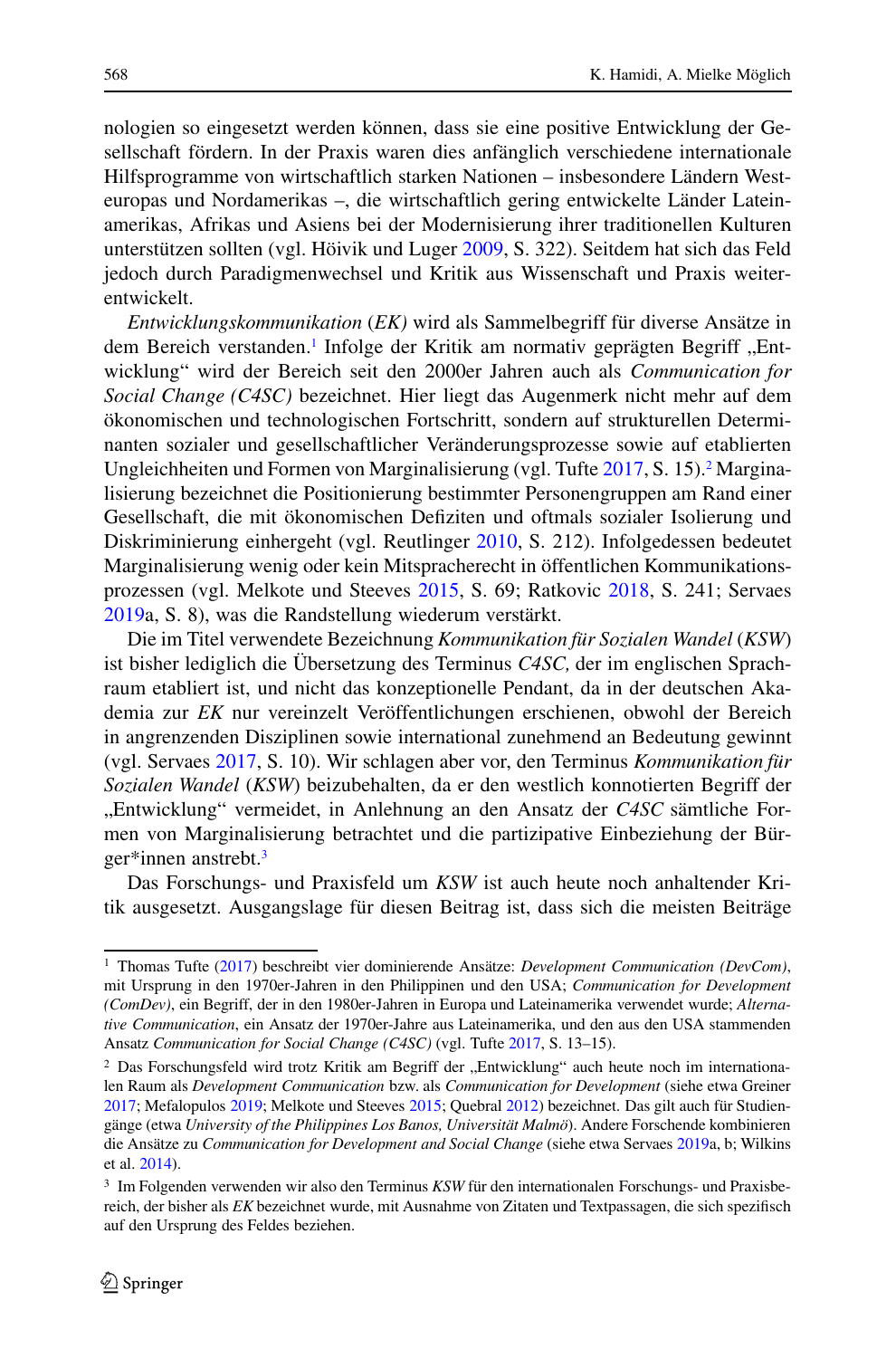immer noch auf ökonomisch schwache Nationen und Länder des globalen Südens beziehen, obwohl spätestens seit der Jahrtausendwende in der akademischen Auseinandersetzung mit EK darauf aufmerksam gemacht wird, dass eine gesellschaftliche Transformation in allen Nationen, auch Industrienationen, relevant ist (vgl. Hamidi und Mielke Möglich [2019,](#page-21-3) S. 7). "Development is no longer a process reserved for ,developing countries'; all societies are developing as part of a global process, making the dichotomy of 'first' and 'third' worlds obsolete – at least in the geopolitical sense." (Hemer und Tufte [2005,](#page-21-4) S. 15) Wissenschaftler\*innen kritisieren die in der westlichen Forschung weiterhin gepflegte "traditionelle" Auffassung von Entwicklung, die von westlichen Idealen geprägt ist und technologischen Fortschritt als primären Weg zur Transformation und Stärkung einer Gesellschaft deutet (vgl. Mansell und Manyozo [2018,](#page-21-5) S. 325; Patel [2019,](#page-22-5) S. 4). Dies geht einher mit einem historisch geprägten Verständnis inhärenter Machtgefälle zwischen Geber- und Nehmerakteuren von Entwicklungszusammenarbeit (vgl. Kannengießer [2014,](#page-21-6) S. 187; van Hoof [2016,](#page-23-2) S. 13), beziehungsweise zwischen Definierenden und Definierten oder zwischen Betrachtenden und Betrachteten. Es wird durch den anhaltenden Blick auf Nationen des globalen Südens und wirtschaftlich schwache Nationen verstärkt (vgl. Mansell und Manyozo [2018,](#page-21-5) S. 235; Patel [2019,](#page-22-5) S. 4).

Um das Verständnis von Entwicklung und gesellschaftlicher Transformation zu "ent-westlichen" und gleichzeitig die empirische Forschung zu "verwestlichen" (vgl. Ngomba [2013,](#page-21-7) S. 8), indem der Schwerpunkt auf Industrienationen gelegt wird, beschäftigt sich dieser Beitrag mit folgenden Fragen: Inwiefern eignet sich der Ansatz der *KSW* für die Erforschung des Zusammenhangs von Kommunikation und gesellschaftlicher Entwicklung in Ländern des globalen Nordens? Welche Aspekte einer gesellschaftlichen Transformation sind aktuell für die Gesellschaft in Deutschland relevant? Welche Formen von Ungleichheit und Marginalisierung treten in Industrienationen des globalen Nordens auf? Und warum sollte sich *KSW* diesen Formen von Ungleichheit und Marginalisierung widmen?

Der Beitrag legt zunächst Ursprung und Wandel des Feldes dar, vergleicht aktuelle Definitionen führender Wissenschaftler\*innen und gibt einen Einblick in den deutschsprachigen Forschungsstand. Daraufhin werden aktuelle und anhaltende Kritiken und Forderungen beleuchtet und darauf aufbauend ein aktueller Ansatz der *KSW* formuliert, der diese Forderung einbezieht und auf Deutschland anwendbar ist. Im vierten Kapitel wird zusammenfassend betrachtet, wie das Forschungs- und Praxisfeld der *KSW* im globalen Norden und spezifisch in Deutschland aktuell zu betrachten ist und welche Aspekte von (struktureller) Marginalisierung in Deutschland für die Forschung relevant sein könnten. Der Beitrag plädiert abschließend sowohl für mehr empirische Forschungen als auch für die Etablierung eines Studienganges *KSW* in Deutschland.

#### **2 Ursprung und Wandel des Feldes**

Die westliche und lange Zeit dominierende Seite des kommunikationswissenschaftlichen Forschungsfeldes der *EK* entstand in der postkolonialen Zeit ab Mitte des 20. Jahrhunderts (vgl. Manyozo [2012,](#page-21-8) S. 224). Sie untersuchte Möglichkeiten, wie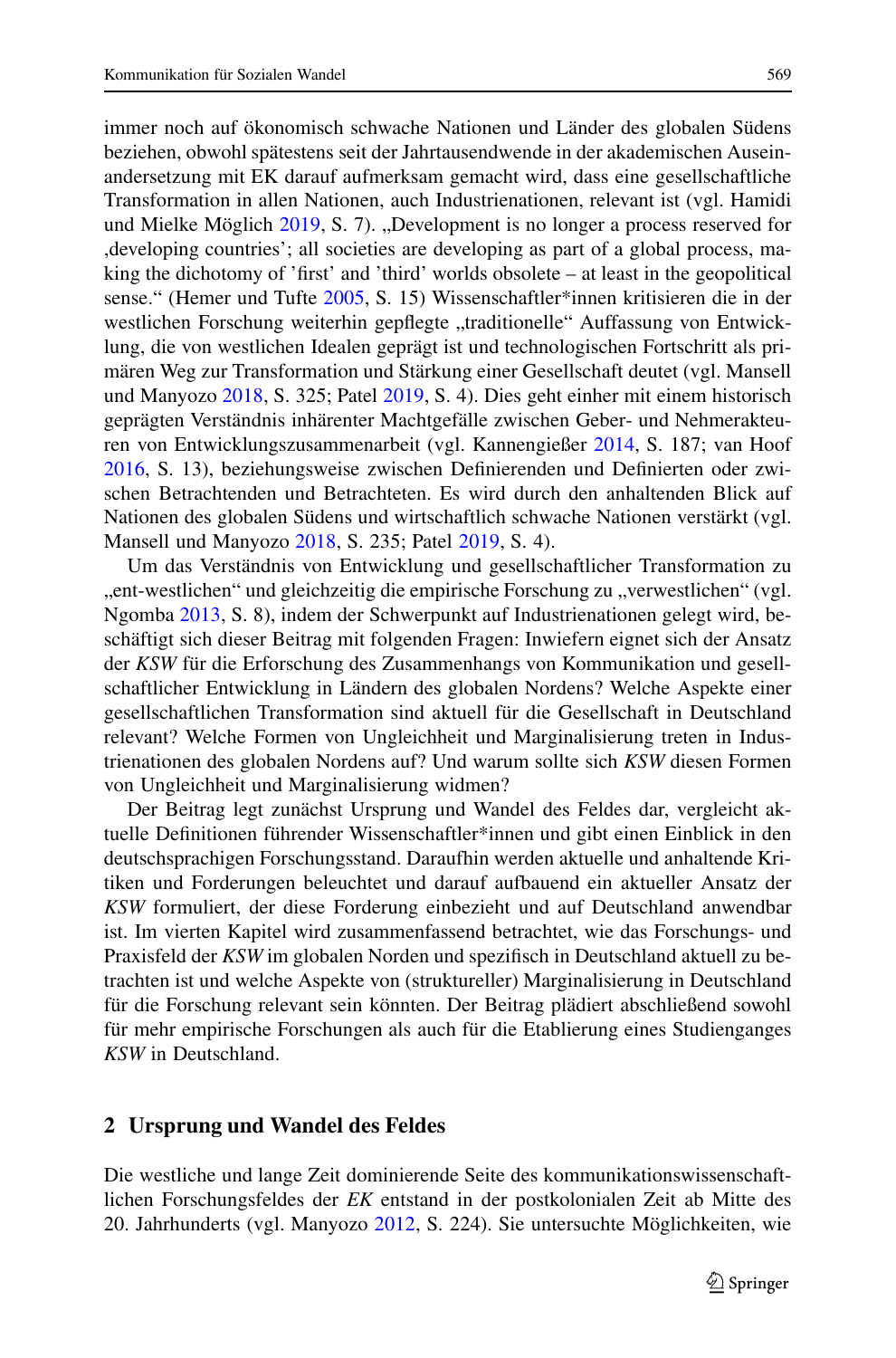man Kommunikation strategisch einsetzen kann, um Problemen wie Hunger, Armut und struktureller Ungleichheit sowie infrastrukturellen und technischen Defiziten entgegenzuwirken. Dabei lag das Augenmerk auf wirtschaftlich schwachen Nationen – woraus ein defizitärer Blick auf Länder des globalen Südens entstand, der teilweise noch bis heute vorherrscht (vgl. Kannengießer [2014,](#page-21-6) S. 187; van Hoof [2016,](#page-23-2) S. 13).

Lange Zeit herrschte im Wesentlichen eine geografische Trennung in den globalen Norden und den globalen Süden vor. Dabei begriff man *EK* weitestgehend als Problem des globalen Südens und beförderte so irrtümlicherweise die Annahme, dass der globale Norden keine *Kommunikation für Sozialen Wandel* brauche (vgl. Manyozo [2012,](#page-21-8) S. 12). Entwicklung und sozialer Wandel wurden demnach lange Zeit im Zusammenhang mit der westlichen Ideologie als linearer Prozess durch technischwirtschaftliche Errungenschaften und ökonomischen Erfolg betrachtet (vgl. Mansell und Manyozo [2018,](#page-21-5) S. 325; Patel [2019,](#page-22-5) S. 4), obwohl die Problemursachen wie auch die Transformationsprozesse in komplexen Zusammenhängen stehen (vgl. Servaes [2019b](#page-22-6), S. 1).

Inzwischen gelten nicht mehr nur US-amerikanische und britische Forschungen als Ursprungsort der *KSW*, wie es lange Zeit die geläufige Annahme war,<sup>4</sup> sondern es werden verschiedene Schulen beschrieben, die zum Teil parallel entstanden sind. Linje Manyozo [\(2012\)](#page-21-8) sieht den Ursprung etwa in dem Praxisfeld der Initiativen und Organisationen, die von Bürger\*innen selbst gebildet wurden, um vorhandene Probleme anzugehen: "The field did not emerge as a homogenous intellectual tradition, nor did it originate in the West (...). The field originated on the activities of practitioners in Asia, Latin America, Africa and much of the global south, as they grappled with making sense of growing poverty and inequality." (Manyozo [2012,](#page-21-8) S. 224)

#### **2.1 Der Wandel des Forschungsfeldes KSW**

Im Zuge mehrerer Paradigmenwechsel (vgl. dazu Manyozo [2012;](#page-21-8) Servaes und Malikhao [2007;](#page-22-7) Tufte [2017;](#page-23-0) Wilkins et al. [2014\)](#page-23-1) veränderte sich das Verständnis der Kommunikation von einem Top-down-Modell zu einem Bottom-up-Modell (vgl. Waisbord [2011,](#page-23-3) S. 18). Interpersonale, dialogische Kommunikation spielte seit etwa Mitte der 1980er-Jahre eine fundamentale Rolle bei der "partizipatorischen Entwicklung" (vgl. Hamidi und Mielke Möglich [2019,](#page-21-3) S. 4; Servaes und Malikhao [2007,](#page-22-7) S. 1). Dies bedeutete die Einbeziehung der Bürger\*innen mit ihren Perspektiven, Ansichten und ihrem Wissen. Damit zusammenhängend wird die Ermächtigung der Bürger\*innen ("Empowerment") angestrebt. Positive Veränderung wurde seitdem nicht mehr als eine von außen einer Zielgruppe auferlegte Idee verstanden, sondern als ein aus der Zielgruppe selbst heraus entstehender Wandel (vgl. Höivik und Luger

<span id="page-5-0"></span><sup>4</sup> Linje Manyozo [\(2012\)](#page-21-8) beschreibt, dass die Marginalisierung von Wissenschaftler\*innen aus wirtschaftlich armen Regionen insbesondere an den fehlenden Publikationsmöglichkeiten für Forscher\*innen aus den Regionen selbst liege. Nicht-englische Publikationen wurden von westlichen Verlagen kaum anerkannt, weshalb die Annahme aufkam, dass die Forschung im US-amerikanischen und britischen Raum ihren Anfang nahm (vgl. Manyozo [2012,](#page-21-8) S. 8).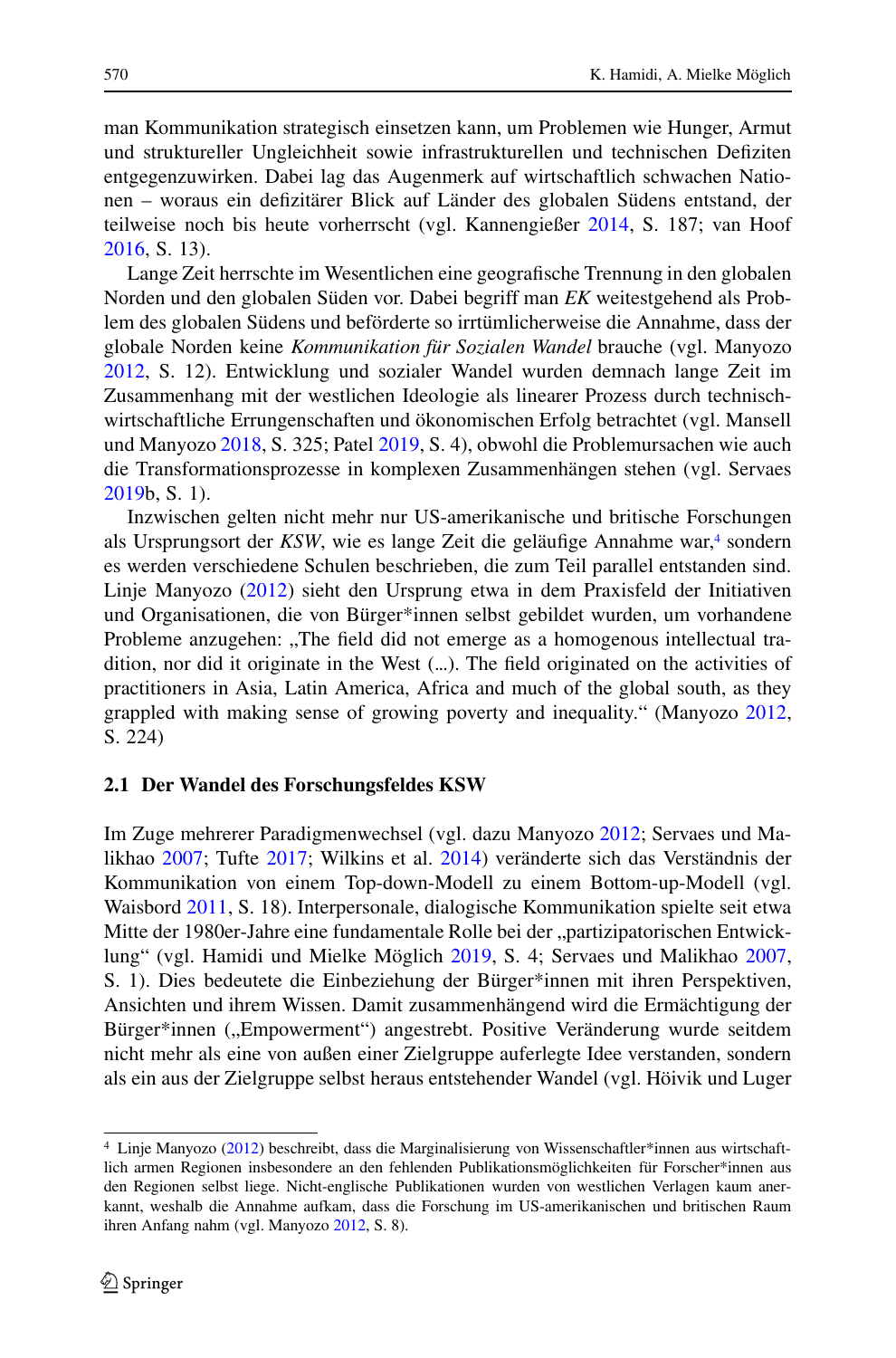[2009,](#page-21-0) S. 322). Bürger\*innen gelten nun zunehmend selbst als Expert\*innen für notwendige Veränderungen. Jan Servaes beschreibt 2008 *Development Communication* daher als sozialen Prozess, in dem sowohl interpersonale Kommunikation als auch verschiedene Kommunikationsmedien genutzt werden, um die im Konsens formu-lierten Ziele zu erreichen (vgl. Servaes [2008,](#page-22-8) S. 15): "[...] in essence development communication is the sharing of knowledge aimed at reaching a consensus for action that takes into account the interests, needs and capacities of all concerned." (Servaes [2008,](#page-22-8) S. 15)

Jan Servaes und Patchanee Malikhao weiten die 2002 vom "Roundtable of Communication for Development" genannten drei Strategieebenen des Feldes zu fünf Ebenen aus (vgl. Servaes und Malikhao [2007,](#page-22-7) S. 32–33):

- 1. *behavioral change communication*, will Verhaltensänderungen bei Individuen und Gemeinschaften bewirken;
- 2. *mass communication,* setzt bei Bürger\*innen-Medien, Massenmedien und Informations- und Kommunikationstechnologien an;
- 3. *advocacy communication*, versucht durch das Erstellen oder Ändern von Richtlinien, Gesetzen und Vorschriften eine Verteilung von Ressourcen zu bewirken, die sich auf das Leben der Bürger\*innen auswirken;
- 4. *participatory communication*, plant gemeinsam mit Zivilbürger\*innen gesellschaftliche Gestaltungsprozesse setzt sie um und evaluiert sie;
- 5. *communication for structural and sustainable social change*, setzt bei der Veränderung in der Gesellschaft und in sozialen und politischen Institutionen an.

Der fünften Strategieebene liegt die Annahme zugrunde, dass nachhaltige Veränderungen nur in Kombination mit und unter Einbeziehung von Faktoren erreicht werden können, die einen strukturellen und nachhaltigen sozialen Wandel im jeweiligen Kontext bewirken. Hier werden also neben Bildungssystemen auch soziodemografische, politische, ökonomische und kulturelle Faktoren betrachtet (vgl. Servaes und Malikhao [2007,](#page-22-7) S. 38).

Mit dem zentralen Ziel der sozialen Gerechtigkeit (*equity* oder *social justice*) durch Gleichberechtigung (vgl. Quebral [2012,](#page-22-4) S. 3; Enghel [2014,](#page-20-1) S. 119; Wilkins [2014a](#page-23-4), S. 142) liegt ein Schwerpunkt des Forschungsfeldes vermehrt auf strukturellen Ungleichheiten und damit der Marginalisierung und Diskriminierung von Personengruppen. Strukturelle Marginalisierung bezieht sich auf die Benachteiligung von Menschen, die keine Möglichkeit haben, an der Gestaltung der Gesellschaft teilzunehmen und auf sie einzuwirken. Sie führt zu einer ungleichen Machtverteilung zwischen Gruppen, die an den Rand der Gesellschaft gedrängt werden, und Gruppen der "Mehrheitsgesellschaft" (vgl. Melkote und Steeves [2015,](#page-21-1) S. 69). Der Ansatz der *C4SC* bzw. *KSW* untersucht soziale Determinanten gesellschaftlicher Entwicklungen und strebt eine Veränderung der Machtverteilung in sozialen und politischen Institutionen an (vgl. Tufte [2017,](#page-23-0) S. 14–15). Durch die Einbeziehung der Bürger\*innen als Expert\*innen soll ein Wandel aus der Bevölkerung selbst in Gang kommen, um so schließlich nachhaltige Veränderungen zu bewirken. Die Bürger\*innen haben somit – im Optimalfall – die Kontrolle über die Problemdefinition sowie die Entwicklung notwendiger Lösungsstrategien.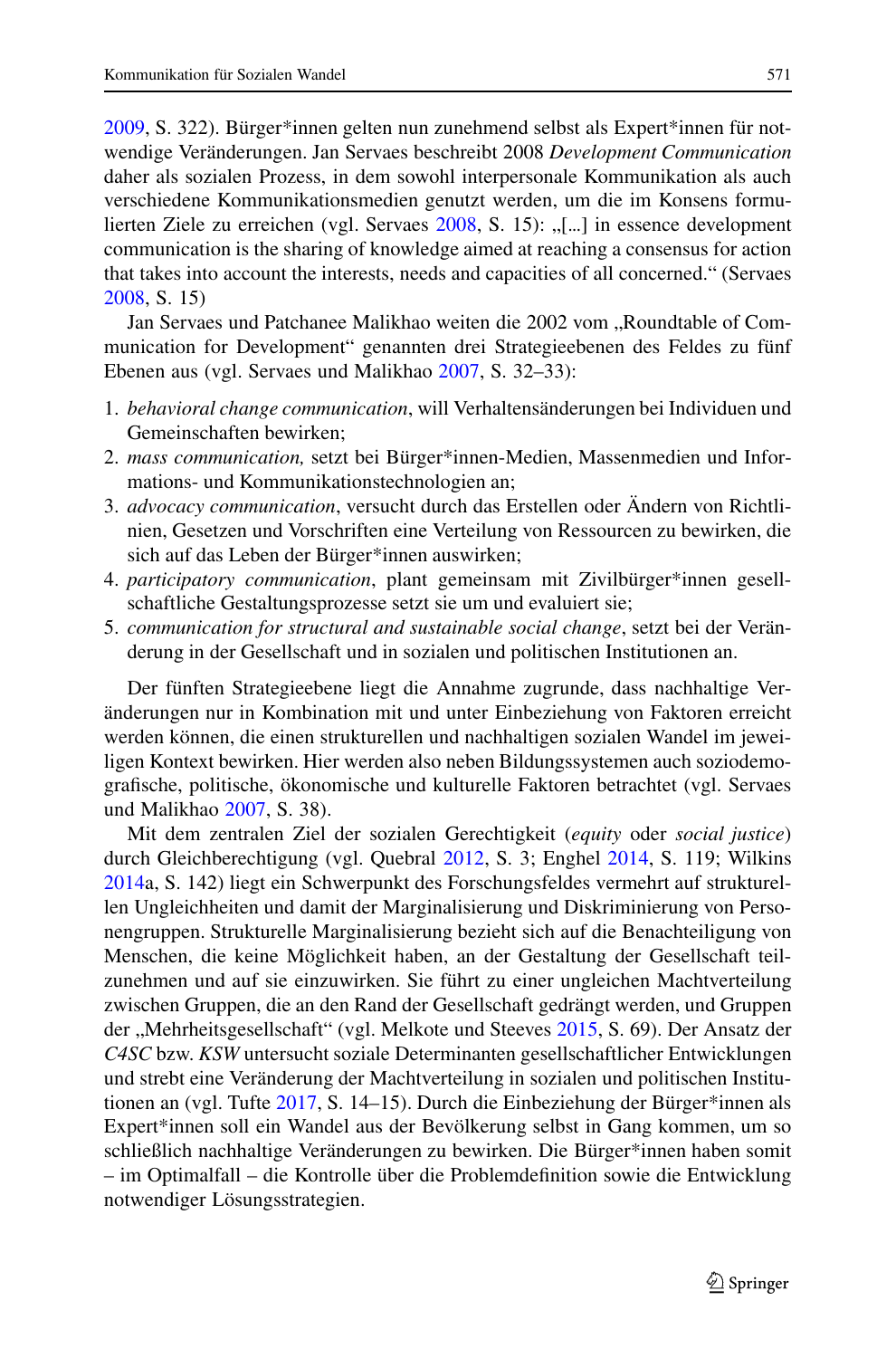Ungleichheiten innerhalb von Gesellschaften zeigen sich in verschiedenen Formen von Marginalisierung, also der Benachteiligung bestimmter Individuen oder Personengruppen. Hierbei sind biologisches bzw. soziales Geschlecht zu nennen, biografischer oder ethischer Hintergrund, sexuelle Orientierung, religiöse Ansichten, körperliche oder geistige Beeinträchtigungen etc. Auch digitale Ungleichheiten, im Zusammenspiel mit weiteren Dimensionen sozialer Ungleichheiten wie Alter, Bildungsgrad, Sozialkapital und finanziellem Kapital, die unterschiedliche Zugangsund Nutzungsmöglichkeiten mit sich bringen, führen zu unterschiedlichen Partizipationsmöglichkeiten und damit zu Spaltungen in der Gesellschaft (vgl. Marr und Zillen [2019,](#page-21-9) S. 17). Dabei hängen sie oftmals miteinander zusammen und beeinflussen sich wechselseitig – eine Betrachtungsweise, die im Konzept der Intersektionalität beschrieben wird (vgl. Winker und Degele [2009,](#page-23-5) S. 10).

Marginalisiert sind alle Gruppen, die zu "Objekten des öffentlichen Diskurses" (Wimmer [2007,](#page-23-6) S. 174) werden, ohne ein Mitspracherecht zu haben. "Wenngleich die Gruppen, die als randständig bezeichnet werden, sich im Verlauf der Zeit ändern, so scheint für alle charakteristisch zu sein, dass sich bei ihnen [...] Defizite und Benachteiligungen kumulieren und dass sie dadurch von den gesellschaftlich geltenden Regeln und Normen abweichen." (Reutlinger [2010,](#page-22-0) S. 212) Marginalisierten Gruppen fehlt zudem oft die Möglichkeit zur Teilhabe an öffentlichen Kommunikationsprozessen (vgl. Ratkovic [2018,](#page-22-1) S. 250; Servaes [2019b](#page-22-6), S. 10) und damit auch die Möglichkeit zur Interessenvertretung in Form von "politischer Partizipation" (vgl. Donges [2020,](#page-20-2) S. 287). In öffentlichen und wissenschaftlichen Diskursen sehen sich diese Personengruppen dann nicht repräsentiert, was die Marginalisie-rung wiederum verstärkt (vgl. Ratkovic [2018,](#page-22-1) S. 22). "Somit wird sowohl in medial geführten Diskursen als auch wissenschaftlichen Arbeiten vor allem die Perspektive jener, die als Mehrheitsangehörige wahrgenommen werden, als relevant beschrieben und tradiert." (Ratkovic [2018,](#page-22-1) S. 241) Zudem konstruieren diese Diskurse eine Norm, wodurch auch die Idee der Andersartigkeit aufrechterhalten wird (*othering*) (vgl. Ratkovic [2018,](#page-22-1) S. 22).

Eine zentrale Aufgabe des Praxis- und Forschungsfeldes liegt also darin, marginalisierte Stimmen dazu zu befähigen, Kontrolle über die Inhalte im Prozess der Kommunikation zu übernehmen sowie Graswurzelbewegungen darin zu bestärken, Probleme selbst zu definieren und Lösungswege zu finden ("empowering the voiceless"; Servaes und Liu [2007,](#page-22-9) S. 3).

Obgleich die Ziele gemeinsam mit und von den Bürger\*innen einer Community formuliert werden sollen, bieten weiterhin normative Grundsätze wie Gleichheit, soziale Inklusion, Ermächtigung von sozial bzw. ökonomisch marginalisierten Personen(-gruppen), Partizipation und Menschenrechte eine Orientierung bei der Ausrichtung positiver Transformationsprozesse (vgl. Servaes und Lie [2015,](#page-22-10) S. 126). Auch die nachhaltigen Entwicklungsziele (*Sustainable Development Goals, SDG*; ehemals *Millenium Development Goals, MDG*) der "Agenda 2030 für nachhaltige Entwicklung"*,* die im Jahr 2015 beim UNO-Gipfeltreffen von 150 Staats- und Regierungsvertreter\*innen verabschiedet wurde, sind richtungsweisend für das Feld der *KSW* und sollen nachhaltig positive Veränderungen in ökonomischer, ökologischer, sozialer Hinsicht fördern und sicherstellen (vgl. Alvarez [2007,](#page-20-3) S. vi; Servaes und Lie [2015,](#page-22-10) S. 126).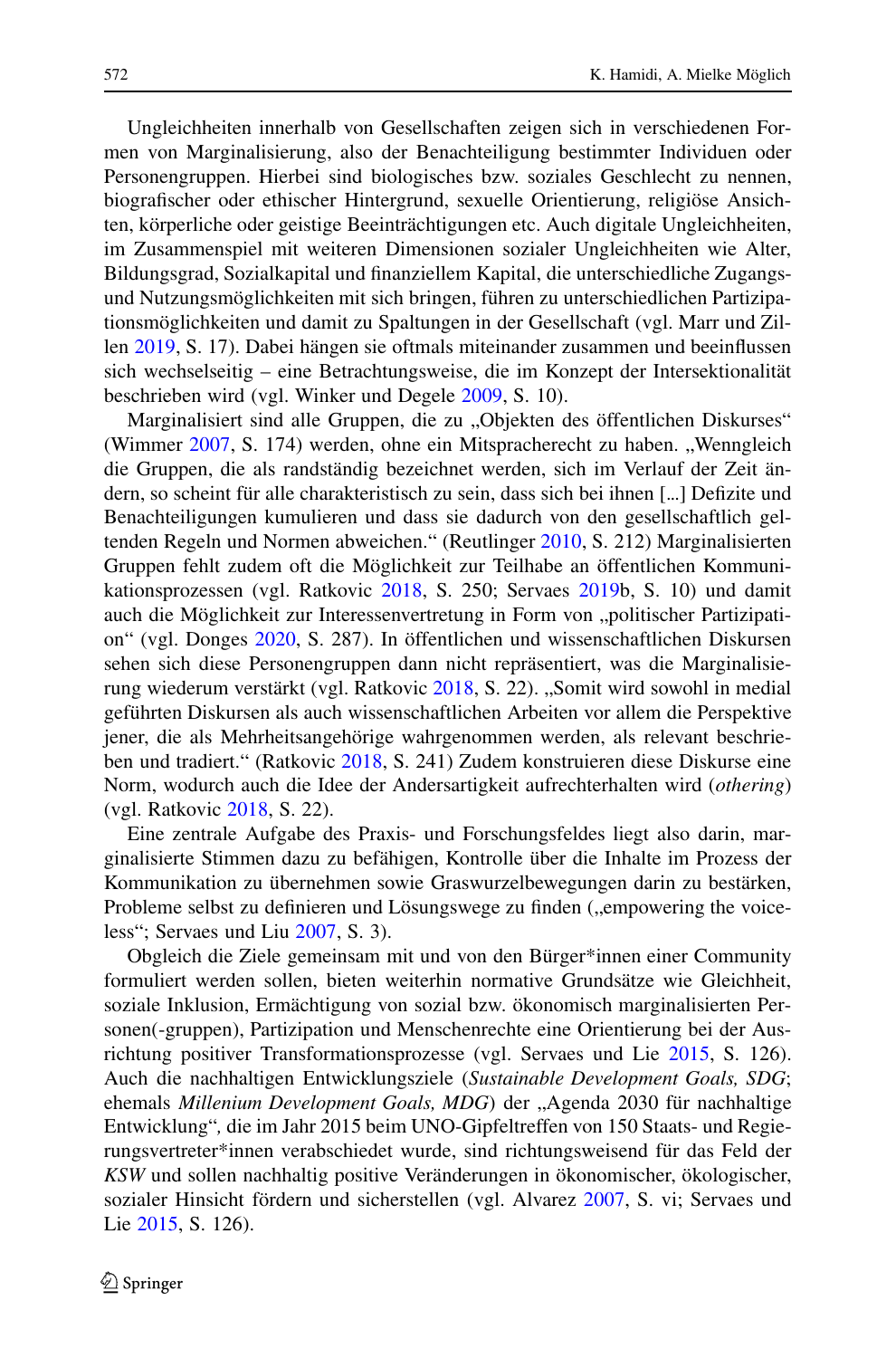Im Zuge aktueller globaler Entwicklungen ist neben Partizipation und Marginalisierung auch ökologische Nachhaltigkeit in vielen Ansätzen der *KSW* zentral, die lange Zeit nur nebensächlich schien. "The natural resource base is at the core of all human activity." (van de Fliert [2014,](#page-20-4) S. 127) Dabei haben Nachhaltigkeitsthemen viele von der Zivilbevölkerung ausgehende soziale Bewegungen mobilisiert, die für das Forschungsfeld von Interesse sind: "More than any other issue, environmentalism has provided new social movements with opportunities for reshaping the political order, challenging assumptions about economic growth and industrial development, and drawing attention to different types of values." (Schreuers und Papadakis [2009,](#page-22-11) S. xlviii) Schließlich ist ökologische Nachhaltigkeit ein zentrales Problem unserer Gesellschaft – auch in Hinblick auf den Zusammenhang mit sozialen Ungleichheiten, betrachtet man den großen Einfluss, den Industrienationen auf die Umwelt und den Klimawandel hatten und weiterhin haben (vgl. Kannengießer [2020\)](#page-21-10) und die Tatsache, dass die Möglichkeit zum klimaneutralen Handeln auch eine Frage finanzieller Ressourcen ist.

## **2.2 Aktuelle Definitionen des Feldes**

Nora Cruz Quebral, eine Pionierin des Forschungsfeldes (vgl. Manyozo [2012,](#page-21-8) S. xvii,  $8$ ),<sup>5</sup> überarbeitete 2012 ihre 1971 verfasste, ursprüngliche Definition und beschreibt *Development Communication* als "the science of human communication linked to the transitioning of communicates from poverty in all its forms to a dynamic, overall growth that fosters equity and the unfolding of individual potential" (Quebral [2012,](#page-22-4) S. 3). Diese Transformation soll auf sozialer, kultureller und politischer Ebene einer Gesellschaft erreicht werden, in Hinblick sowohl auf soziale Determinanten, um eine Veränderung der Machtverteilung in sozialen und politischen Institutionen zu erreichen, als auch auf Wissen, Verhalten und Praktiken einzelner. Zentral stehen bei Quebral die Werte Gleichheit und Recht zur Entfaltung des individuellen Potenzials. Im Vergleich zu der ursprünglichen Definition von Quebral, die sich primär auf wirtschaftliches Wachstum bezog, wird hier der Aspekt der unterschiedlichen Formen von Armut ausgeführt, womit nicht mehr nur wirtschaftliche Armut, sondern auch Armut im Sinne fehlenden Zugangs etwa zu Bildung oder Mitsprache gemeint ist. Hier handelt es sich um Aspekte der Marginalisierung, die auch in reichen Nationen auftreten. Dennoch sieht Quebral ökonomische Entwicklung weiterhin als primären Weg, die allgemeine Lebensqualität zu verbessern: "Development begins with economic development. The takeoff point is a certain degree of economic independence for both individuals and countries. It has to be accompanied by social, political and moral development as well." (Quebral [2012,](#page-22-4) S. 4)

Für Manyozo [\(2012\)](#page-21-8) ist die politische Ebene der erste Ansatzpunkt, wenn er *Communication for Development* als "a group of method-driven and theory-based

<span id="page-8-0"></span><sup>5</sup> Das *Clearing House on Development Communication* erklärte Quebral zur Pionierin der akademischen Disziplin der Entwicklungskommunikation, die 1971 die erste Definition des Feldes verfasste (vgl. Manyozo [2012,](#page-21-8) S. 8). Nach seinem Tod wurde jedoch von manchen der amerikanische Forscher Everett Rogers als Begründer der Diffusionstheorie bezeichnet (vgl. Manyozo [2012,](#page-21-8) S. 8; Adhikarya [2004\)](#page-20-5).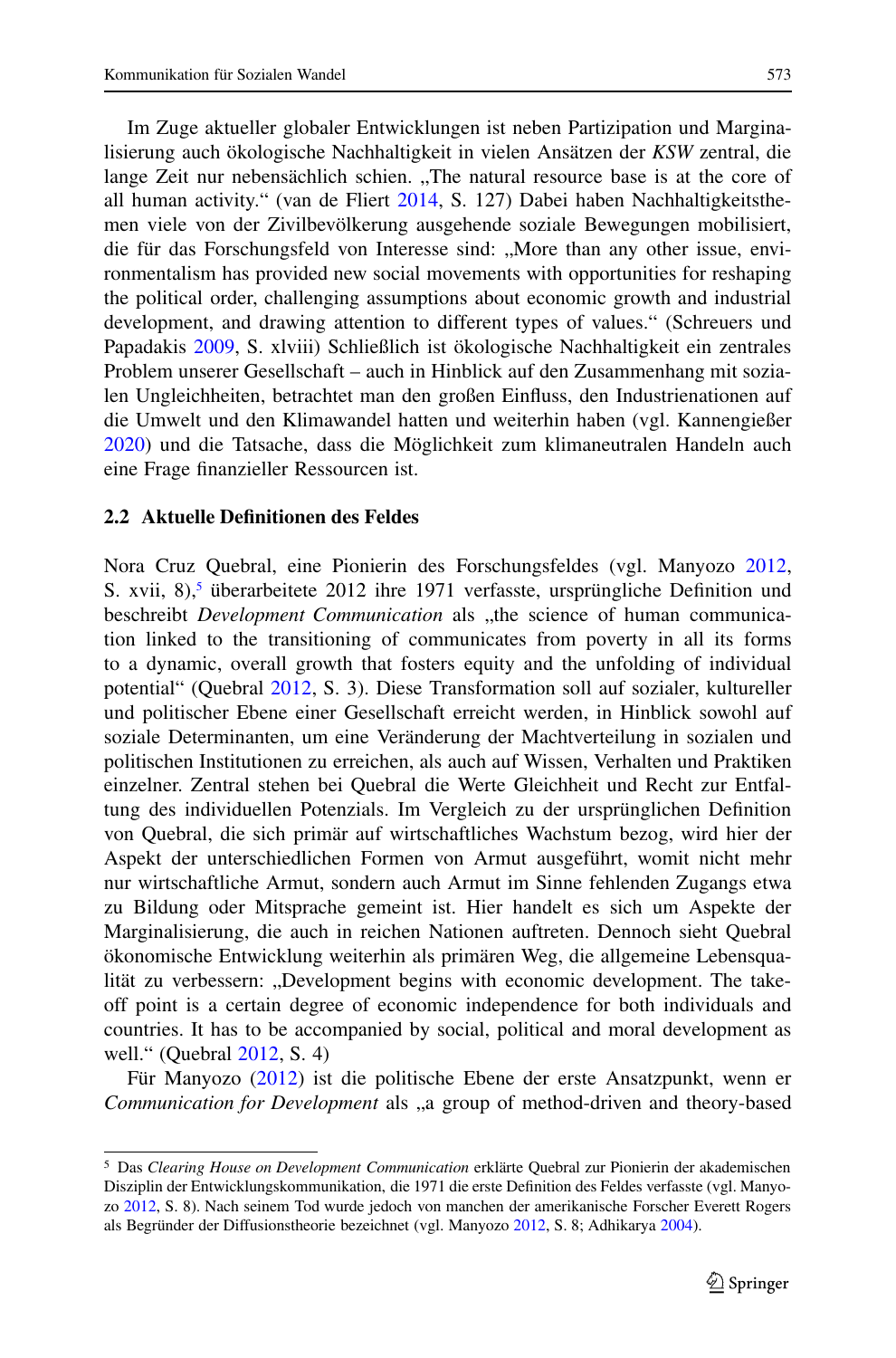employment of media and communication to influence and transform the political economy of development in ways that allow individuals, communities and societies to determine the direction and benefit of development interventions" (Manyozo [2012,](#page-21-8) S. 9) beschreibt. Nach Manyozo ist es die Veränderung der strukturellen Determinanten von Transformationsprozessen, die es Individuen und Gemeinschaften erst ermöglicht, sich selbst in die für sie wünschenswerte Richtung zu entwickeln. "The emphasis on political economy here is crucial. No matter how participatory or bottom-up development communication approaches can be, as long as the dominant political economy framework of development (that promotes inequality and underdevelopment) remains in place, there will be no sustainable positive changes in society." (Manyozo [2012,](#page-21-8) S. 9–10)

Auch Tufte [\(2017\)](#page-23-0) sieht den Ansatz für Transformationsprozesse in den strukturellen und politischen Gegebenheiten: "[C4SC] emphasizes using communication strategically to address and often challenge the structural conditions that inform social change processes." (Tufte [2017,](#page-23-0) S. 14–15) Wilkins betont, dass es nicht nur um individuelle Veränderungen geht, sondern auch um eine Verschiebung der materiellen und immateriellen Ressourcen (Informationen, Entscheidungsmacht) zwischen gesellschaftlichen Gruppen. "Social justice allows us to foreground our concern with inequity in access to key resources and our interest in supporting resistance through advocacy communication. Advocacy communication works for social justice when attempting to shift social norms and change policies in ways that support marginalized communities and resist dominant agencies." (Wilkins [2014a](#page-23-4), S. 142)

Neben der sozialen und politischen Dimension findet die Ebene der individuellen Persönlichkeitsentwicklung bzw. eine moralische Komponente etwa bei Quebral Erwähnung (vgl. Quebral [2012,](#page-22-4) S. 4). Im *Buddhistic Sustainable Development* (BSD) spielt die Entwicklung der Persönlichkeit der Menschen eine Rolle. "The concept 'evolvability' means the potential of human beings to develop themselves into less selfish persons." (Servaes und Lie [2019,](#page-22-12) S. 5). Ein Kernaspekt nachhaltiger Entwicklung sei es, Individuen von einem harmonischen Umgang mit der Umwelt und den Mitmenschen zu überzeugen und sie dahingehend zu ermutigen (vgl. Servaes und Lie [2019,](#page-22-12) S. 5). So gilt etwa der Aspekt des "human mind development" als ein ausschlaggebender Faktor für den Erfolg von Transformationsprozessen (vgl. Kittiprapas  $2016$ , S. 3): "To achieve the goal of sustainable development successfully, human beings must be happy with moderation and be consciously willing to preserve environment and resources for future generations." (Kittiprapas [2016,](#page-21-11) S. 4)

#### **2.3 Das deutsche Forschungsfeld um KSW**

Zwar nimmt die Relevanz der Forschung über gesellschaftliche Transformationsprozesse unter globalen Bedingungen, die sich auch in Deutschland widerspiegeln, zu (vgl. Servaes [2017,](#page-22-3) S. 1), und in Deutschland setzen sich diverse Akteure, Institutionen, Initiativen, Regierungs- und Nichtregierungs-Organisationen für den sozialen Wandel und die nachhaltigen Ziele der "Agenda 2030" ein. Jedoch sind bislang nur wenige Publikationen aus der Perspektive der *EK* bzw. *KSW* erschienen.

Zweifelsohne wurden einige wertvolle Forschungsarbeiten zu internationaler Kommunikation und Medien (u. a. Hafez [2002;](#page-21-12) Richter und Badr [2018;](#page-22-13) Schmidt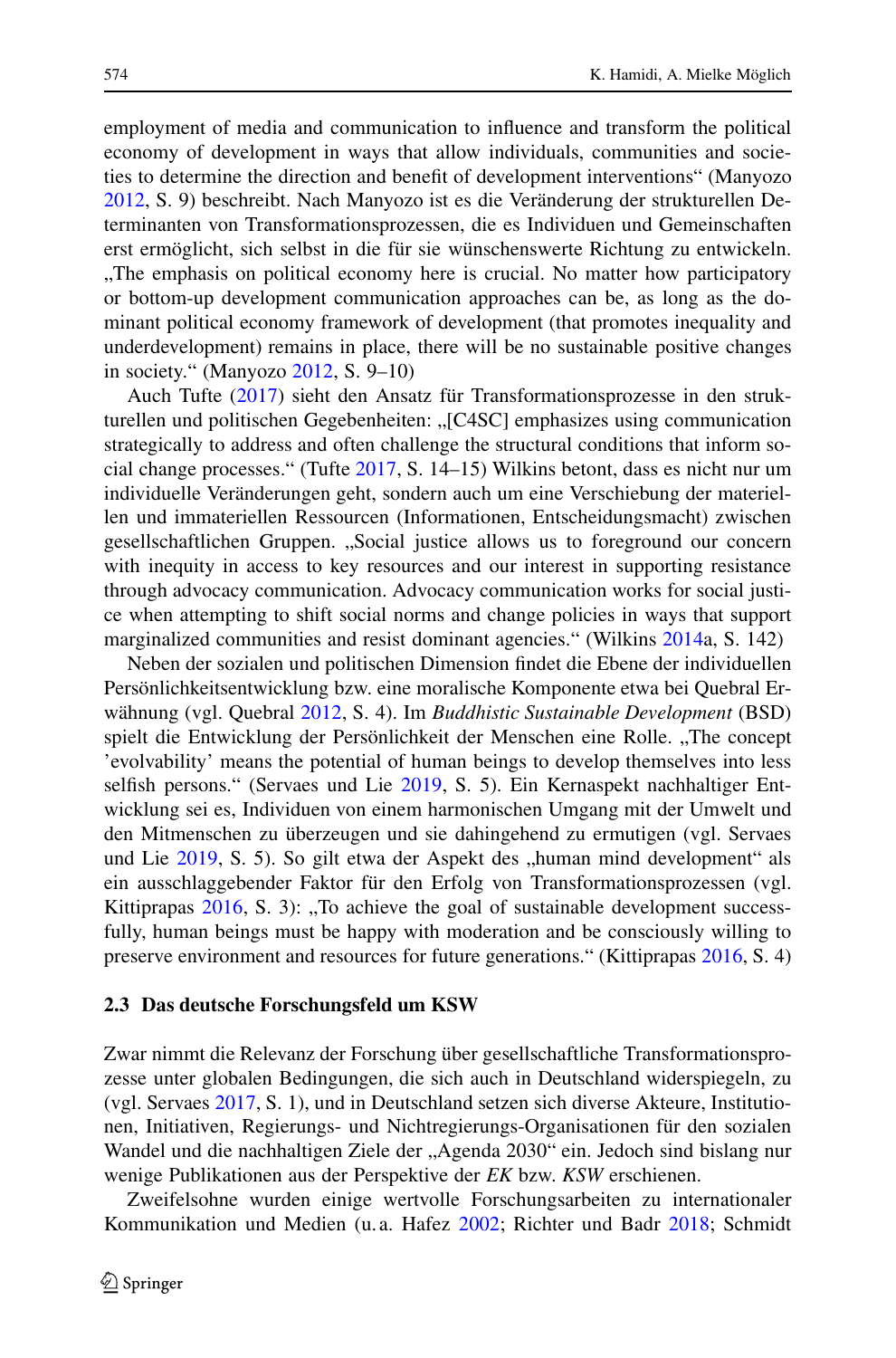und Arnold [2011\)](#page-22-14), transkultureller Kommunikation (Hepp und Löffelholz [2002;](#page-21-13) Hepp [2006;](#page-21-14) Wessler und Brüggemann [2012\)](#page-23-7), transnationalisierter Öffentlichkeit (Schäfer et al. [2018\)](#page-22-15), Nachhaltigkeitskommunikation (Michelsen und Godemann [2005\)](#page-21-15), internationaler Journalismusforschung (Hanitzsch [2007\)](#page-21-16) oder der Ausbildung von Journalist\*innen in Afrika und Asien (Fengler et al. [2009;](#page-20-6) Behmer et al. [2003;](#page-20-7) Hantel [2006\)](#page-21-17) vorgelegt, um einige Beispiele zu nennen.

Ferner sind Arbeiten zur digitalen Ungleichheit als zentrale soziale Herausforderung digitaler Gesellschaften zu nennen (etwa Marr und Zillen [2019\)](#page-21-9). Im journalistischen Kontext werden die Nachrichteninhalte mit ihrer Konstruktion von Zugehörigkeit untersucht (Wischermann und Thomas [2008\)](#page-23-8) sowie das Berufsfeld mit seinen Zugangsvoraussetzungen (Geißler et al. [2009\)](#page-20-8), der Repräsentanz von Minoritäten (neue deutsche Medienmacher\*innen [2020\)](#page-21-18) und der Vielfaltsentwicklung auf verschiedenen Ebenen des Journalismus (Horz [2020\)](#page-21-19).

Auch zum Zusammenhang von sozialen Medien und politischer Partizipation lassen sich wertvolle Arbeiten nennen, die die Medienaneignung politischer Bewegungen (Kannengießer [2014\)](#page-21-6) untersuchen und betrachten, inwiefern durch neue Medienformen neue politische Handlungsweisen entstehen (Hepp und Pfadenhauer [2014\)](#page-21-20) und die politische Öffentlichkeit allgemein verändern (Sarcinelli [2011;](#page-22-16) Kannengießer [2014\)](#page-21-6).

Die Nachhaltigkeitskommunikation (Kannengießer [2020;](#page-21-10) Neverla [2020\)](#page-21-21) "als medienvermittelte oder Vis-à-vis-Kommunikation, der ökologische, ökonomische, soziale und/oder kulturelle Inhalte inhärent sind, die sich mit Fragen nach dem "guten Leben" heutiger und zukünftiger Generationen beschäftigen" (Kannengießer [2020,](#page-21-10) S. 7), ist hier ebenfalls zu nennen. Während Nachhaltigkeitskommunikation hauptsächlich Kommunikator\*innen von Medieninhalten zur Nachhaltigkeit analysiert und dabei auch ökonomische, soziale und kulturelle Inhalte einbezieht (vgl. Kannengießer [2020,](#page-21-10) S. 7), untersucht die Perspektive der *KSW* die strukturellen Bedingungen von sozialen Ungleichheiten, im Zusammenspiel mit ökologischen, sozialen und kulturellen Faktoren, ebenso wie den Einsatz von Kommunikation und Medien verschiedener Akteure, um gesellschaftliche Transformationen zu bewirken (vgl. Servaes [2008,](#page-22-8) S. 18). Dementsprechend legt *KSW* einen intersektionalen Schwerpunkt auf gesellschaftliche Probleme und Veränderungspotenziale in ökologischer, sozialer und kultureller Hinsicht. Dabei wird, wie eben dargelegt, in Forschung und Praxis durch die Partizipation der Bürger\*innen deren Selbstermächtigung angestrebt.

Neben diesen Beispielen aus thematisch angrenzenden Disziplinen der Politikund Sozialwissenschaften finden sich nur wenige Studien, die sich explizit aus der Perspektive der *KSW* mit Kommunikation und gesellschaftlicher Transformation beschäftigen. Aus den 80er-Jahren stammen eine umfassende Abhandlung von Michael Kunczik [\(1985\)](#page-21-22) und eine Studie des Schweizer Kommunikationswissenschaftlers Rene Grossenbacher [\(1988\)](#page-20-9), der sich insbesondere mit dem Konzept des *development journalism* beschäftigt. Einzelne Arbeiten haben deutsche Autoren wie Oepen [\(1995\)](#page-22-17), Wilke [\(2002\)](#page-23-9), Rullmann [\(1996\)](#page-22-18) und Krzeminski [\(1999\)](#page-21-23) vorgelegt. Der letzte Beitrag von Kunczik und Zipfel [\(2005\)](#page-21-24), der sich allgemein mit Medien und sozialem Wandel in wirtschaftlich armen Ländern des globalen Südens beschäftigt, vernsäumt es, den Begriff genauer zu differenzieren. Danach entzog sich der Bereich der *KSW*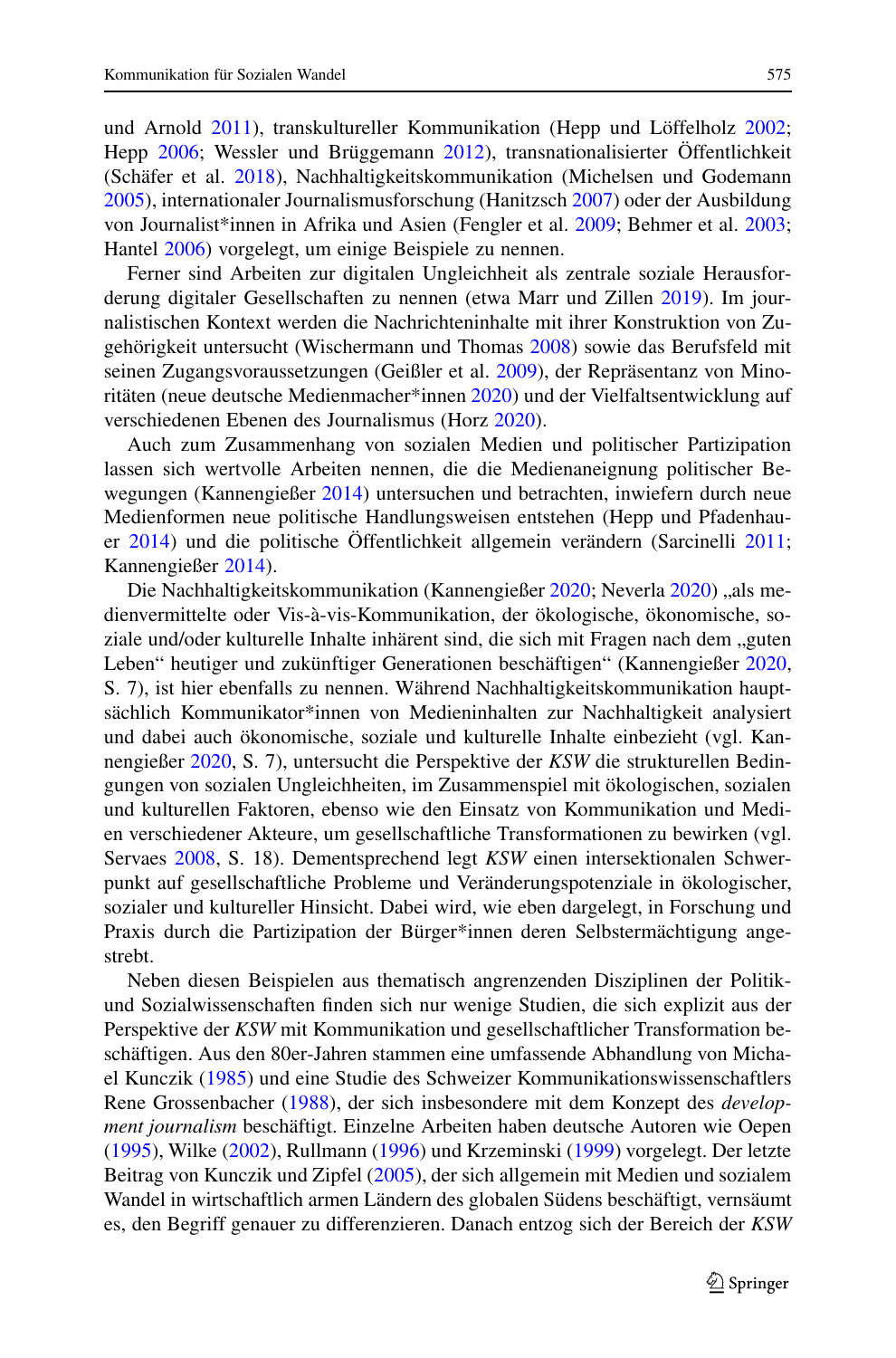weitgehend den kommunikationswissenschaftlichen Diskussionen, oder er bezog sich auf Länder des globalen Südens (vgl. Sickinger [2008\)](#page-22-19).

Die meisten Studien zu internationalen, inter- und transkulturellen oder international komparativen Fragestellungen haben Autor\*innen aus englischsprachigen Ländern verfasst (vgl. Badr et al. [2020,](#page-20-10) S. 2). Im Gegensatz zum deutschsprachigen Raum zeigen einige Handbücher und mehrere Meta-Studien exemplarisch, dass dort die internationale Auseinandersetzung mit den Begriffen "Kommunikation", "sozialer Wandel" und "Entwicklung" nicht nur sehr intensiv, sondern auch vielfältig war. Hierbei ist *The Handbook of Development Communication and Social Change* (Wilkins et al. [2014\)](#page-23-1) zu nennen, ebenso wie *Media, Communication and Development* von Linje Manyozo [\(2012\)](#page-21-8), *Communication for Development: Theory and Practice for Empowerment and Social Justice* von Srinivas Raj Melkote und Leslie Steeves [\(2015\)](#page-21-1), *Communication and Social Change: A Citizen Perspective* von Thomas Tufte [\(2017\)](#page-23-0) sowie das kürzlich erschienene *Handbook of Communication for Development and Social Change* von Jan Servaes [\(2019c](#page-22-20)).

### **3 Kritiken und Desiderate des Feldes**

Aus den aktuellen Kritiken des Forschungs- und Praxisfeldes um *KSW* werden hier kurz vier zentrale Desiderate angeführt, um diese auf einen aktuellen Ansatz der *Kommunikation für Sozialen Wandel* anzuwenden. Dieser lässt sich auch auf Deutschland übertragen.

#### **3.1 Den globalen Norden mehr berücksichtigen**

Internationale Forscher\*innen distanzieren sich etwa seit den 1990er-Jahren von der westlichen Auffassung von "Entwicklung" (vgl. Manyozo [2012,](#page-21-8) S. 7); dennoch sind gängige Narrative nach wie vor vom Modernisierungsparadigma dieser Zeit beeinflusst (vgl. Wilkins [2016,](#page-23-10) S. 5; Hemer und Tufte [2005,](#page-21-4) S. 15; Melkote und Steeves [2015,](#page-21-1) S. 4). Die "traditionelle" Auffassung von Entwicklung, die von westlichen Idealen geprägt ist, gilt bis heute sowohl für die theoretische Auseinandersetzung als auch für die Praxis von Entwicklungszusammenarbeit (vgl. Mansell und Manyozo [2018,](#page-21-5) S. 325; Patel [2019,](#page-22-5) S. 4).

Srinivas Melkote und Leslie Steeves [\(2015\)](#page-21-1) stellen fest, dass bei vielen Ansätzen das Verständnis von Entwicklung auch aktuell noch eng mit der Idee von Modernisierung verwoben ist: "However, even now, many of the frameworks offered for understanding social change in newer approaches do not differ significantly from the earlier models in the modernization paradigm as they do not aim to alter the structures and processes that maintain power inequities in societies [...]." (Melkote und Steeves [2015,](#page-21-1) S. 70) So bezieht sich etwa die Rockefeller Foundation größtenteils auf westliche, nord- und lateinamerikanische Forscher\*innen, lässt jedoch afrikanische und südostasiatische Forscher\*innen außen vor, wie Manyozo [\(2012,](#page-21-8) S. 8) festhält.

Dieser Aspekt hängt mit der Tatsache zusammen, dass viele Projekte für sozialen Wandel von wirtschaftlich starken Nationen, oftmals des globalen Nordens,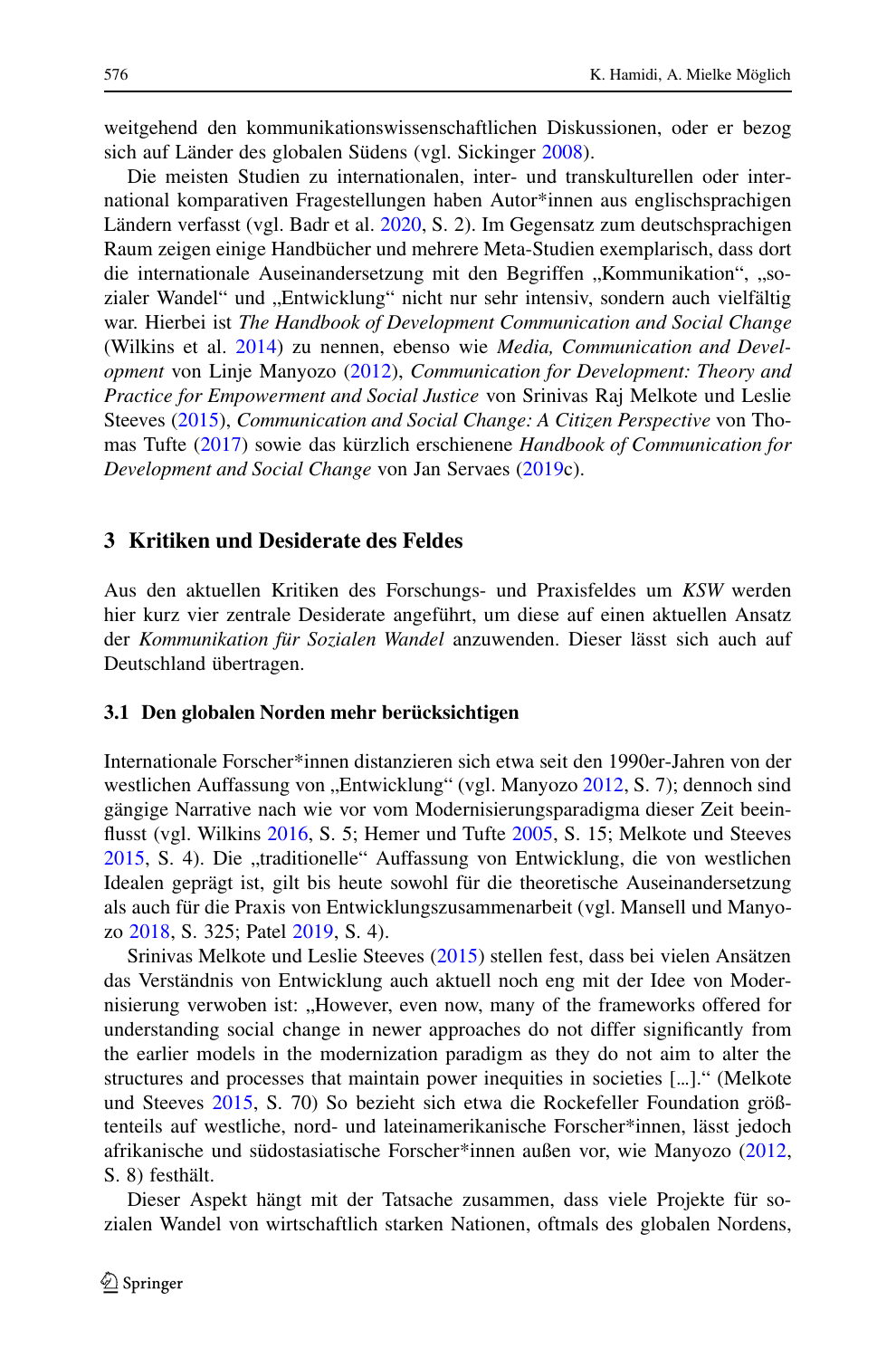implementiert werden und die Expert\*innen-Rolle meist europäischen und US-amerikanischen Akteur\*innen zugeschrieben wird (vgl. Kannengießer [2014,](#page-21-6) S. 186). So besteht ein Machtgefälle fort, wenn etwa bestimmte Bedingungen an die Mit-telvergabe geknüpft sind und "westliche" Normen gelten(vgl. Kannengießer [2014,](#page-21-6) S. 185).

Viele Forscher\*innen umgehen das Problem der westlich bestimmten Narrative, indem sie ausblenden, was Entwicklung bedeutet (vgl. Ngomba [2013,](#page-21-7) S. 10; Mihelji und Stanyer [2019,](#page-21-25) S. 13–14; Melkote und Steeves [2015,](#page-21-1) S. 15). "Although the importance of defining development should be obvious, relatively few studies bother to do so, leaving it to the reader to figure out the authors' assumptions. Where definitions are provided, understandings vary greatly." (Melkote und Steeves [2015,](#page-21-1) S. 15)

Ein universelles Verständnis von Entwicklung gibt es nicht: "[...] [D]evelopment is not a known fact, it is not given, nor it is common sense. Rather, development is a problem that must be investigated using the social resources of both reason and experience." (Manyozo [2012,](#page-21-8) S. 13) Wie man Entwicklung definiert, hat jedoch großen Einfluss darauf, wie eine Situation betrachtet und wie an ein Problem herangegangen wird, folglich auch, welche Ergebnisse erzielt werden (vgl. Wilkins  $2014a$ , S. 141).  $\lceil \cdot \rceil$ ...] [T]he way in which we conceptualize phenomena has an impact on how we evaluate it." (Ngomba [2013,](#page-21-7) S. 13)

Karin Gwinn Wilkins nennt in dem Zusammenhang die politischen Implikationen des Begriffs: "The social construction of development relies on political legitimacy, contested as groups compete to promote their political agendas." (Wilkins [2014a](#page-23-4), S. 141) Wer Entwicklung definiert, lange Zeit vordergründig Machthabende der westlichen Gesellschaften, insbesondere der USA, dem war so die Möglichkeit gegeben, auch die Entwicklung zur Replikation der eigenen wirtschaftlichen und politischen Ideale zu definieren (vgl. Höivik und Luger [2009,](#page-21-0) S. 322). Die Förderung von ökonomischem Wachstum hat indessen dem eigentlichen Ziel der *KSW* entgegenstehende Effekte ausgelöst. "[...] economic development aid has often contributed to corruption and large gaps between the wealthy elite and the masses in most countries. Charges of gender bias, ethnocentrism, and even racism abound in the literature of development studies and devcom." (Melkote und Steeves [2015,](#page-21-1) S. 4)

Aus diesem Grund ist es insbesondere für Forscher\*innen aus dem globalen Norden notwendig, auch wirtschaftlich starke Nationen und hier auftretende Formen von Ungleichheiten und Marginalisierung zu betrachten und nach Veränderungspotenzialen zu forschen. Für das Forschungsfeld wird eine empirische "Verwestlichung" (vgl. Ngomba [2013,](#page-21-7) S. 8) gefordert, also Untersuchungen zu vorhandenen Projekten der gesellschaftlichen Transformation in Deutschland. Genau das wird auch als eine wichtige Forschungslücke gesehen, die es in der Zukunft zu schließen gilt (vgl. Melkote und Steeves [2015\)](#page-21-1). Aufgrund der stark variierenden Auffassungen oder gar fehlenden Begriffsbestimmungen in diesem Gebiet wird gefordert, "Entwicklung" nicht zu pauschalisieren, sondern klare Auffassungen in dem jeweiligen Kontext zu definieren (vgl. Melkote und Steeves [2015,](#page-21-1) S. 15; Servaes [2008,](#page-22-8) S. 15; Manyozo [2012,](#page-21-8) S. 4). Für das Forschungsfeld ist hier zudem die Beachtung globaler Zusammenhänge relevant (vgl. Wilkins [2014a](#page-23-4), S. 138), ebenso wie ein interdisziplinäres und internationales, inter- und transkulturelles Betrachten der komplexen Zusam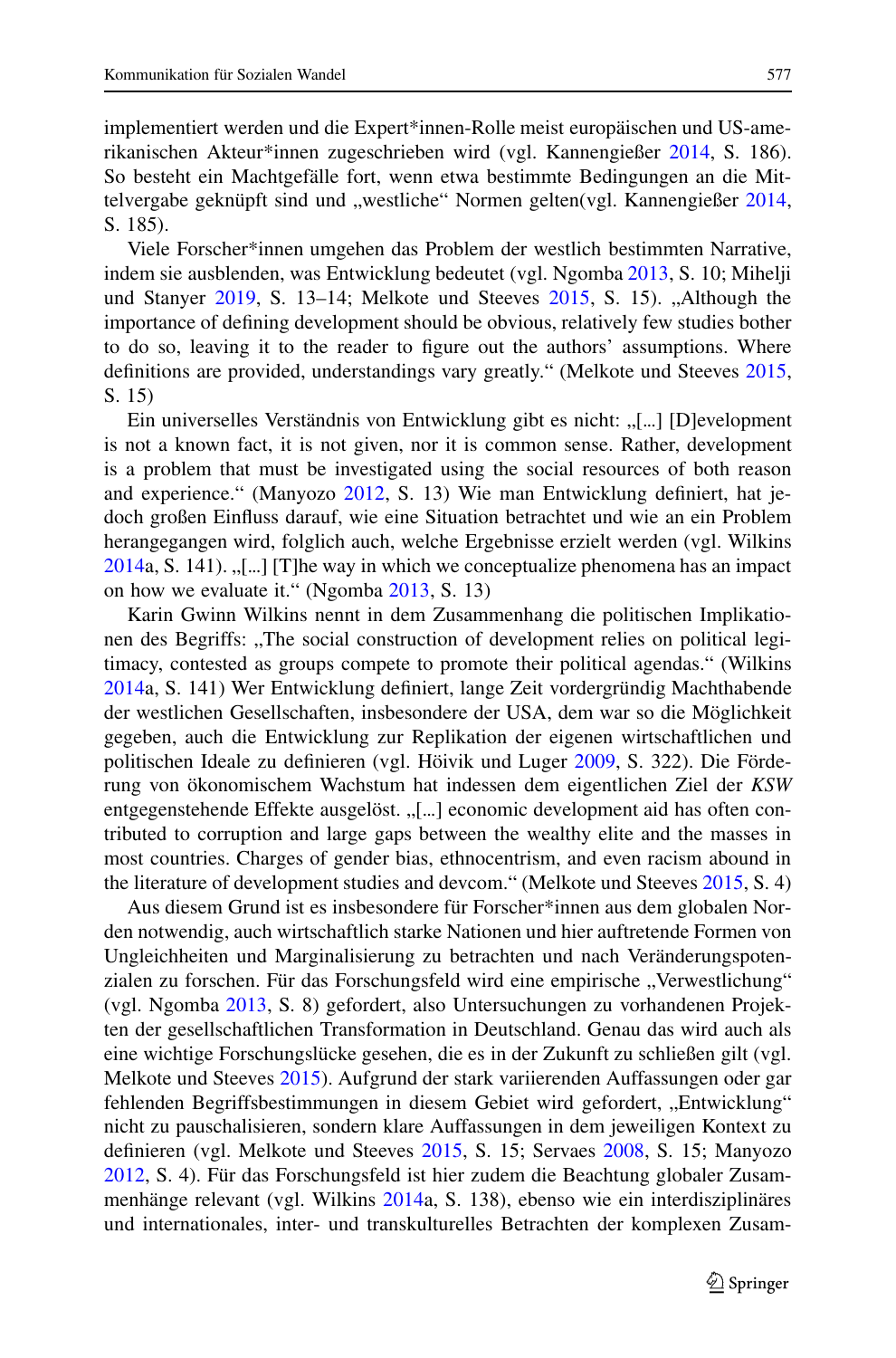menhänge von Problemursachen (vgl. Hemer und Tufte [2012,](#page-21-26) S. 233; Badr et al. [2020\)](#page-20-10).

#### **3.2 Partizipative Einbeziehung der Bürger\*innen**

Ist die Relevanz von Partizipation zur Ermächtigung der Bürger\*innen theoretisch mittlerweile weitgehend anerkannt, so zeigt sich weiterhin eine fehlende Partizipation der Menschen, über die geforscht wird (vgl. Hemer und Tufte [2012,](#page-21-26) S. 234; Kannengießer [2014\)](#page-21-6). Aus der Perspektive von Projektbetreibern bezieht sich Partizipation auf den Grad der Einbeziehung von Individuen oder Gruppen in die Entscheidungs- und Willensbildungsprozesse; aus der Sicht der Bürger\*innen bedeutet sie hingegen aktives und konstruktives Mitwirken an Gestaltungsprozessen der Gesellschaft (vgl. Schönhuth und Jerrentrup [2019,](#page-22-21) S. 1–2). Partizipation findet nach Straßburger und Rieger erst dann statt, wenn bei Aushandlungsprozessen eine Mitentscheidung von Bürger\*innen zugelassen ist und diese auch aktiv an Entscheidungen mitwirken (vgl. Straßburger und Rieger [2014,](#page-22-22) S. 232). Der Einbezug von lokalem Wissen zivilgesellschaftlicher Akteure und Expert\*innen sei hingegen nur eine Vorstufe von Partizipation, die eher einer Beteiligung gleichkomme, da die Entscheidungsmacht nicht geteilt wird (vgl. Straßburger und Rieger [2014,](#page-22-22) S. 231).

Einbeziehung der Bürger\*innen bereits bei der Definition eines Problems und die Ermächtigung insbesondere marginalisierter Personengruppen zur Teilhabe an Entscheidungsprozessen (vgl. Ratkovic [2018,](#page-22-1) S. 250) stehen in Zusammenhang mit Nachhaltigkeit im Sinne langfristiger Veränderungen. Da die betroffenen Akteure mehr Einfluss gewinnen, nimmt auch ihr Bewusstsein für globale und politische Entscheidungen zu, und sie sind eher geneigt, ihr Verhalten anzupassen (vgl. Eber-lei [2018,](#page-20-11) S. 89–91). "Empowerment and giving people a voice still address the demarginalization of particular groups in society." (Servaes und Lie [2019,](#page-22-12) S. 6) Die Bedürfnisse aller Betroffenen einzubeziehen, umfasst auch Nachhaltigkeit im Hinblick auf die Möglichkeiten zukünftiger Generationen (vgl. Servaes und Malikhao [2007,](#page-22-7) S. 18). Allerdings ist eine Abkehr vom Verständnis des Feldes als "strategische Kommunikation" notwendig. Stattdessen soll das zumindest theoretisch etablierte Verständnis von dialogischer, partizipativer Kommunikation auch tatsächlich in Forschung und Praxis Verwendung finden.

#### **3.3 Bürgerliche Selbstorganisationen**

Neben der Einbeziehung insbesondere marginalisierter Bürger\*innen ist für die Forschung auch die zivilbürgerliche Selbstorganisation in sozialen Bewegungen, Netzwerken, Kollektiven und Allianzen zunehmend relevant. Bürgerliche Selbstorganisationen sind autonom, unabhängig von institutioneller Beeinflussung (vgl. Straßburger und Rieger [2014,](#page-22-22) S. 230f.). Sie haben wachsenden Einfluss auf die politische Ebene und somit auch auf strukturelle Veränderungen der Gesellschaft (vgl. Tufte [2017,](#page-23-0) S. 23). Nach Obregón und Tufte [\(2017\)](#page-22-23) ist es die Aufgabe der Forschung von *C4SC*, soziale Phänomene und Themen um gesellschaftliche Transformationsprozesse ,,through the lens of conceptual and applied communication theories and approaches" (Obregón und Tufte [2017,](#page-22-23) S. 636) zu analysieren. Die Autoren unter-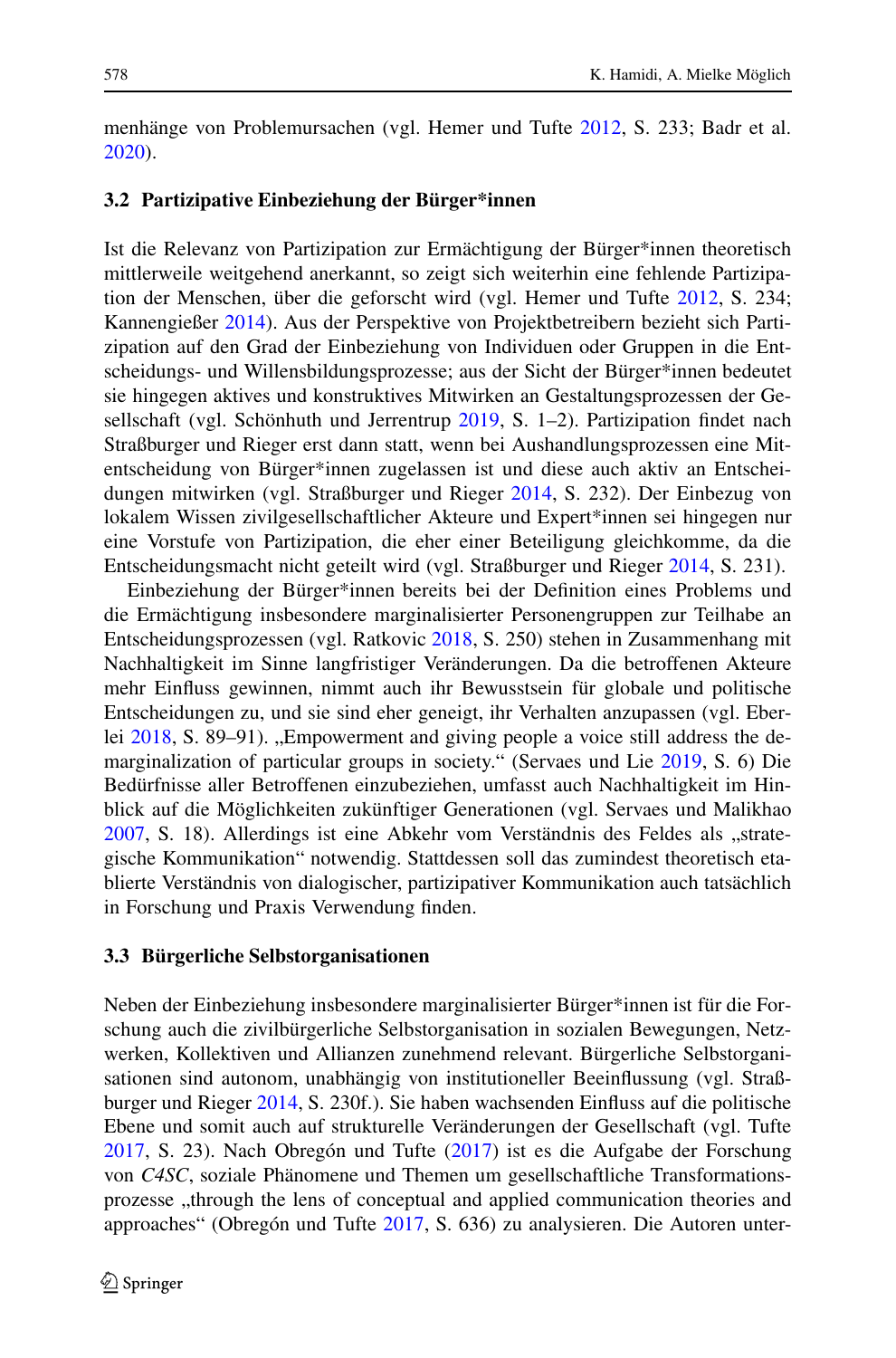scheiden in der Praxis drei verschiedene Forschungsrichtungen (vgl. Obregón und Tufte [2017,](#page-22-23) S. 636–637):

- 1. die strategische Nutzung von Kommunikation und Medien soll auf sozialer, kultureller und politischer Ebene Veränderungen bewirken, die grundlegend von globalen Entwicklungszielen angetrieben werden;
- 2. Kommunikation, die von Aktivist\*innen zur sozialen Mobilisierung und politischen Transformation genutzt wird;
- 3. medienfokussierte Ansätze, die insbesondere durch alternative und von Bürger\*innen erstellte Medieninhalte soziale und politische Veränderungen bewirken wollen, "that advocate for broader social and political change or serve as a means of resistance and affirmation of different types of identities".

Auch Linje Manyozo [\(2012\)](#page-21-8) teilt das Forschungsfeld in drei verschiedene Ebenen auf, wobei er eine explizit bürgerliche Kommunikation betrachtet:

- 1. den Ansatz *Media for Development;*
- 2. den Ansatz *Media Development;*
- 3. den Ansatz *Participatory Communication.*

*Media for Development* ist Manyozo zufolge der strategische Einsatz von Medien und Kommunikation als Mittel zur Information, Aufklärung und Sensibilisierung von Menschen über relevante soziale Themen (vgl. Manyozo [2012,](#page-21-8) S. 54). Der Ansatz *Media Development* bezieht sich auf extern oder in der Community selbst entwickelte, "organische" Initiativen, die strategisch auf den Aufbau von Medien-Infrastrukturen, -Politik und -Kapazitäten ausgerichtet sind. Sie dienen der Festigung von verantwortungsvoller Regierungsführung (*good governance*), Redefreiheit, politischer Bürgerschaft (*political citizenship*) und nachhaltiger Entwicklung. Dies bezieht auch Industriestaaten mit ein (vgl. Manyozo [2012,](#page-21-8) S. 112). *Participatory Communication* betrachtet die Rolle von Kommunikation in Graswurzelbewegungen, also von Zivilbürger\*innen ausgehende politische, soziale oder gesellschaftliche Bewegungen. Dieser Ansatz bezieht sich auf die organisierte Dezentralisierung von Entscheidungsstrukturen und -prozessen, die sich auf die lokale Gestaltung und Umsetzung von Politik konzentrieren (vgl. Manyozo [2012,](#page-21-8) S. 152–153).

Im Zusammengang mit dem Vorwurf des anglo-amerikanischen, des Euro- und Ethnozentrismus (vgl. Badr et al. [2020,](#page-20-10) S. 3; Melkote und Steeves [2015,](#page-21-1) S. 4) wurde jedoch ein Großteil der Forschungen dafür kritisiert, alternative und partizipative Ansätze von bürgerlicher Selbstorganisation lange Zeit aus der wissenschaftlichen Betrachtung herausgehalten zu haben (vgl. Melkote und Steeves [2015,](#page-21-1) S. 4). Soziale Bewegungen, die zum Teil starken Einfluss auf die politische Ebene von Gesellschaften haben, sind bisher wenig in konzeptuelle, theoretische und angewandte Perspektiven der westlichen Perspektiven der *KSW* einbezogen worden (vgl. Obregón und Tufte [2017,](#page-22-23) S. 637), obwohl diese als Graswurzelbewegungen eine sehr ursprüngliche Form von gesellschaftlicher Transformation darstellen und ihre Zahl weltweit zunimmt (vgl. Tufte [2017,](#page-23-0) S. 23). Angrenzende Disziplinen hingegen erkennen die Relevanz zivilbürgerlicher Selbstorganisation und politischer Protestbewegungen, die sich durch soziale Medien organisieren, zunehmend an (vgl. Cammaerts [2015,](#page-20-12) S. 2).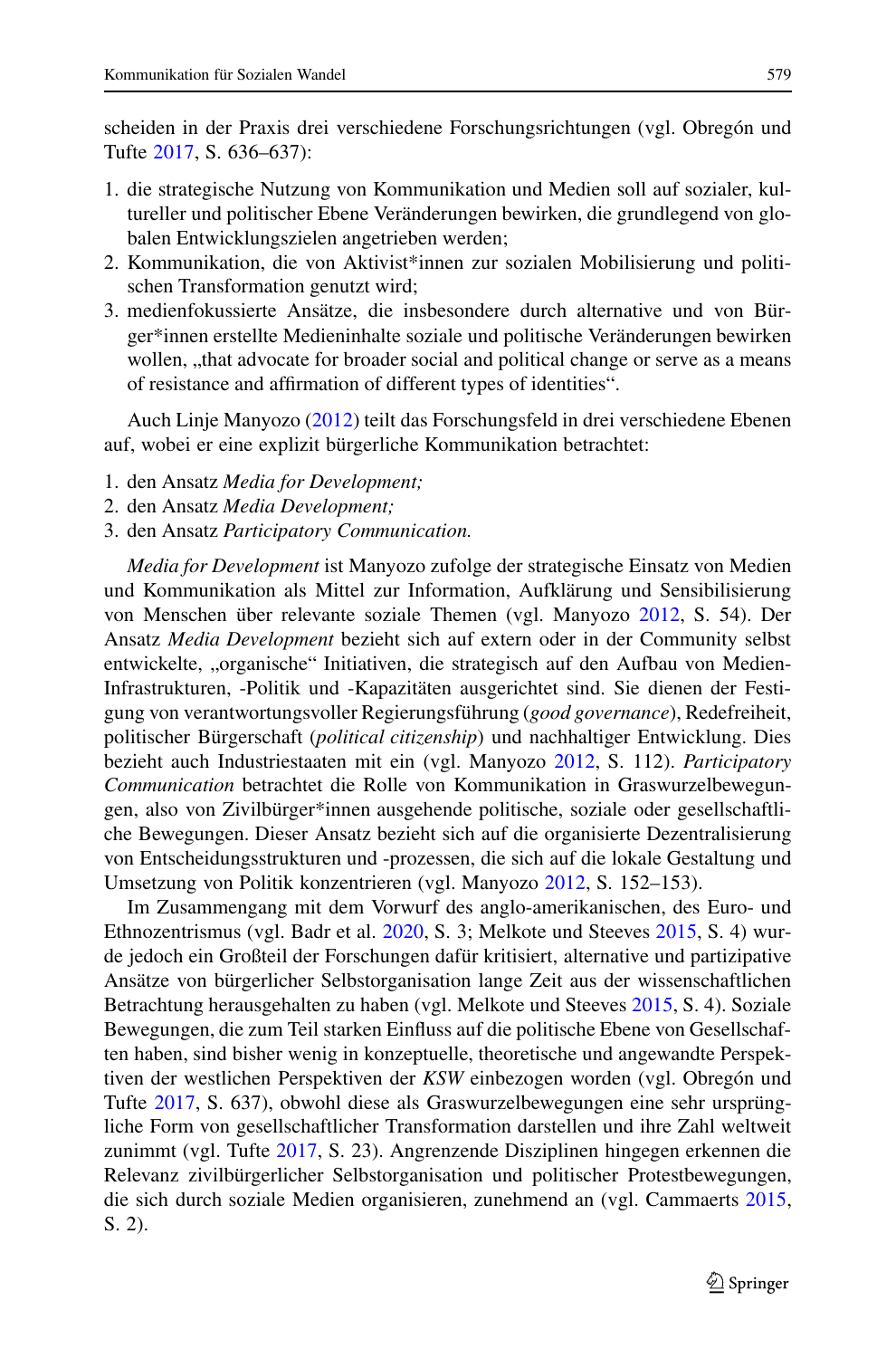Dass es wichtig ist, hier auch in der *KSW* umzudenken, begründet Thomas Tufte mit drei Metaprozessen (vgl. Tufte [2017,](#page-23-0) S. 22):

- das Aufkommen einer neuen Generation von sozialen Bewegungen, die materiell orientiert ist und z.B. mehr Arbeitsplätze, bezahlbaren Wohnraum, Nahrung und Bildung fordert und die zum Teil starke Auswirkungen auf politischer Ebenen hat (vgl. Tufte [2017,](#page-23-0) S. 23);
- die zunehmende Kritik am westlichen, neoliberalen Entwicklungsparadigma und die Konkretisierung und Verbreitung von alternativen Betrachtungsweisen (vgl. Tufte [2017,](#page-23-0) S. 28);
- neue Medienentwicklungen, insbesondere der Einbezug von digitalen Medien, die die Betrachtung von Medien in Transformationsprozessen wesentlich komplexer machen und starken Einfluss auf Individuen sowie soziale und politische Räume haben. Soziale Medien können als "Druck von unten" fungieren: "With the advent of social media, the expansion of digital social networks, and the rapid emergence of social movements at a global scale, the role of media and communication in movements is more visible than ever." (Obregón und Tufte [2017,](#page-22-23) S. 636).

Tufte beschreibt bereits 2013 die Notwendigkeit neuer Definitionen der Disziplin, die alle vier Dimensionen – eine neue Generation sozialer Bewegungen, das Wachstum und die Expansion der zivilgesellschaftlichen Organisationen, die Zunahme der *post-development*-Diskurse und die Verbreitung neuer digitaler Medien – einbeziehen. Er fordert, dass sich dies auch in der Praxis der Kommunikation für Entwicklung und sozialen Wandel niederschlagen sollte (vgl. Tufte [2013,](#page-23-11) S. 23).

Nach Wilkins [\(2014b](#page-23-12)) bedeutet diese Verlagerung des Forschungsschwerpunktes auf sozialen Wandel *innerhalb* vorhandener Kommunikation – statt strategischer Kommunikation *für* sozialen Wandel – eine umfassendere Rahmung für das Forschungsfeld, "integrating the work of social movements and activists, as well as critical attention to what these processes communicate about our assumptions concerning the nature of problems and appropriate solutions" (Wilkins [2014b](#page-23-12), S. 105).

#### **3.4 Ein fragmentiertes Feld**

Ein weiteres Problem des Feldes, das sich auch in diesem Beitrag durch die verschiedenen Bezeichnungen (*EK, C4SC, KSW*) widerspiegelt, ist die Fragmentierung in diverse Ansätze. Aufgrund der weltweit unterschiedlichen Herangehensweisen variieren auch die theoretischen Hintergründe (vgl. Tufte [2013,](#page-23-11) S. 30).

Sabina Mihelji und James Stanyer vergleichen 2019 verschiedene Ansätze, die in Fachzeitschriften zwischen 1951 und 2015 veröffentlicht wurden (vgl. Mihelji und Stanyer [2019,](#page-21-25) S. 2). Die Autor\*innen vermuten, die sich zunehmend ausdifferenzierenden begrifflichen Herangehensweisen von Wissenschaftler\*innen und die diversen theoretischen Rahmungen seien ein wesentlicher Grund für die Fragmentierung des Feldes der *KSW* (vgl. Mihelji und Stanyer [2019,](#page-21-25) S. 13). Es fehle an Reflexionen auf der Makroebene, die interdisziplinär diverse Fachbereiche tangieren (vgl. Servaes und Malikhao [2007,](#page-22-7) S. 30–31; Hemer und Tufte [2012,](#page-21-26) S. 234) und Metaprozesse wie Demokratisierung, Kommerzialisierung, Transnationalisierung, Modernisierung und Mediatisierung in ihren reziproken Verhältnissen beachten. "Arguably, these blind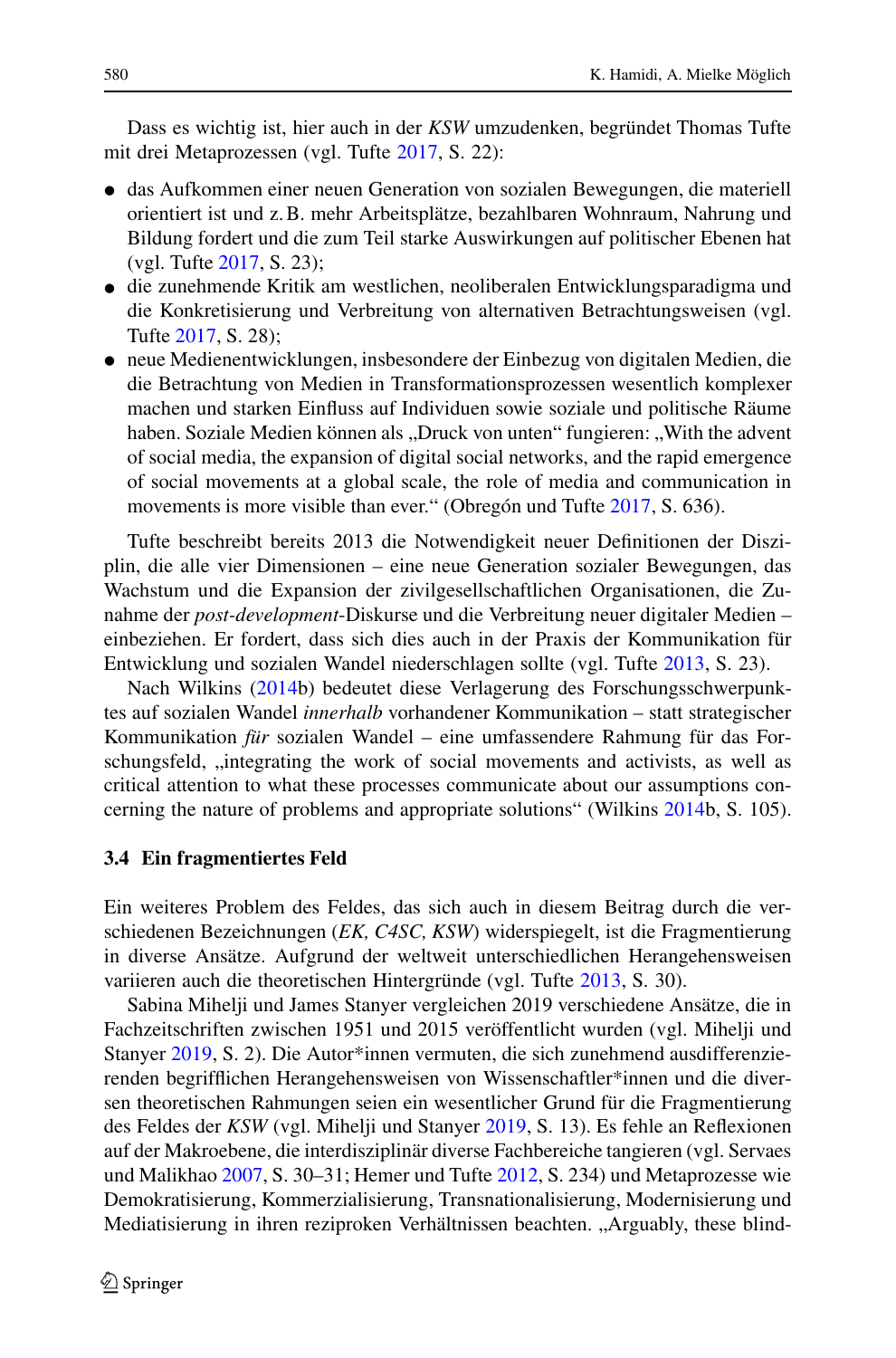spots are all manifestations of a shared problem – namely the fragmented nature of the field, and the lack of shared conceptual language that would enable us to think of media, communication and social change across its varied temporal and social planes, and link together the processes involved in the reproduction of status quo with fundamental changes to social order." (Mihelji und Stanyer [2019,](#page-21-25) S. 13)

Hieraus ergibt sich die Anforderung an das Feld, vorhandenes Wissen in verschiedenen Ansätzen und Disziplinen zu kombinieren (vgl. de Sousa Santos [2016,](#page-22-24) S. 63; Servaes und Malikhao [2007,](#page-22-7) S. 39). Der Austausch und die Zusammenarbeit zwischen unterschiedlichen Traditionen und Theorien könnte schließlich auch dazu beitragen, die Trennung zwischen globalem Norden und globalem Süden aufzuheben, was Boaventura de Sousa Santos mit dem Begriff der "Ökologie des Wissens" (*ecology of knowledges*) beschreibt: "[...] It is an imperative to start an intercultural dialogue and translation among different critical knowledges and practices: Southcentric and North-centric, popular and scientific, religious and secular, female and male, urban and rural, and so forth." (de Sousa Santos [2016,](#page-22-24) S. 63)

Zusammengefasst ergeben sich somit aktuelle Anforderungen an den Forschungsbereich der *KSW*:

- a) das Loslassen der tradierten westlichen Ideologie von Entwicklung und damit zusammenhängend, dass Formen von struktureller Ungleichheit und Marginalisierung, die in Industrienationen des globalen Nordens auftreten, vermehrt fokussiert werden;
- b) Forschungen, die sowohl den spezifischen Kontext betrachten als auch die komplexen Zusammenhänge auf Mikro-, Meso- und Makroebene, regional wie global;
- c) Forschung und Praxis, die die Partizipation der Bürger\*innen fördern, bei Inklusion der Perspektiven, des Wissens, der Bedürfnisse und der Interessen marginalisierter Personengruppen;
- d) Forschung, die zivilbürgerliche Selbstorganisationen in sozialen Bewegungen, Allianzen, Kollektiven und Netzwerken als einflussreiche Agenten in Transformationsprozessen betrachtet, sowie
- e) klare Definitionen der Ansätze um *KSW*, die durch eine kontinuierliche Beschäftigung mit der Frage nach gewünschten Transformationen und Entwicklungen an den jeweiligen Kontext angepasst werden.

All diese Anforderungen sind auch für die Übertragung des Forschungsfeldes auf den globalen Norden und spezifisch für Deutschland relevant.

#### **3.5 Ein Ansatz der KSW**

Anschließend fassen wir einen eigenen Ansatz zusammen: *KSW* bezeichnet das Forschungs- und Praxisfeld, dass sich mit dem Zusammenhang von Kommunikation und Medien in gesellschaftlichen Transformationsprozessen beschäftigt. Die Präposition "für" soll nicht die strategische Komponente des ursprünglichen Verständnisses des Feldes suggerieren, sondern ebendiesen Zusammenhang aus sozialem Wandel und Kommunikation bezeichnen, der in dem Feld untersucht wird.

Als Praxisfeld bezeichnet *KSW* jene Kommunikation, die in gesellschaftlichen Transformationsprozessen im Sinne der normativen Grundsätze in den nachhaltigen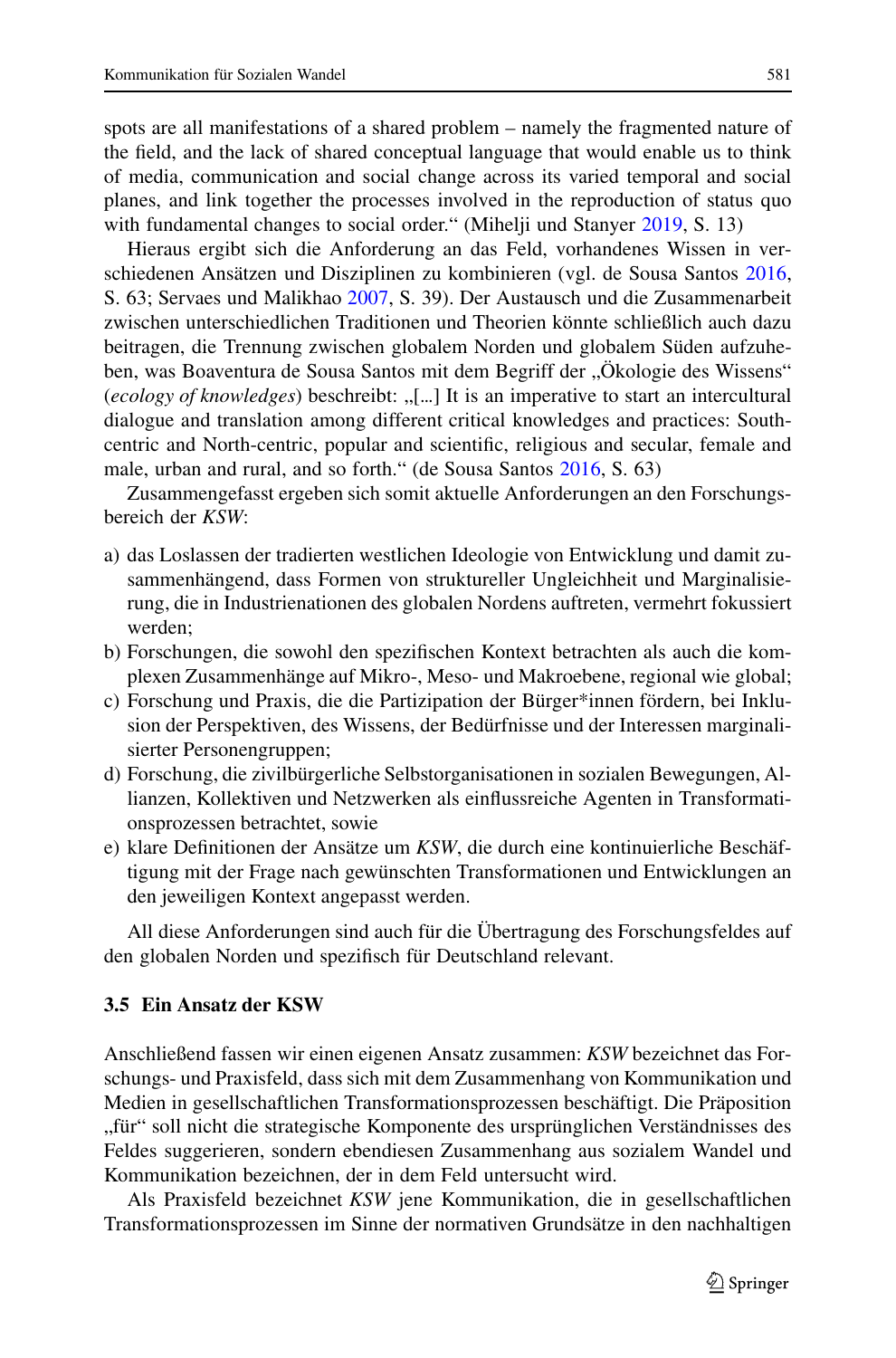Entwicklungszielen der "Agenda 2030" zum Einsatz kommt. Neben den tradierten Kategorien eines "positiven" Wandels zählt hierzu die Kommunikation von Zivilbürger\*innen, die, zu Kollektiven zusammengeschlossen, eigene Belange und Interessen vertreten und so Einfluss auf den Wandel der Gesellschaft ausüben. *KSW* wird sowohl individuell von Bürger\*innen als auch von der professionellen, institutionellen und politischen Ebene initiiert und umgesetzt. Auf konzeptioneller Ebene bedeutet *KSW* einen partizipativen, dialogischen Kommunikationsprozess, in dem Bürger\*innen aktiv in Interaktionen über Veränderungsprozesse einbezogen und so die Bedürfnisse, Interessen und das Wissen aller Beteiligten berücksichtigt werden. So wird angestrebt, bei notwendigen und erwünschten Veränderungen auf sozialer, politischer, ökonomischer und ökologischer Ebene eine Basis für den gesellschaftlichen Zusammenhalt zu erreichen.

Als Forschungsfeld widmet sich *KSW* jener Kommunikation, die zum Wandel der Gesellschaft beiträgt, wie auch dem sozialen Wandel, der sich innerhalb von Kommunikationsprozessen vollzieht. Dies bezieht sich auf diverse Kommunikationsformen von Akteuren wie auf soziale Bewegungen, Kollektive und Vereine bis hin zu institutionellen oder staatlichen Organisationen. Auch für das Forschungsfeld wird die partizipative Forschung verwendet, die die Einbeziehung der Menschen, über die geforscht wird, als Co-Forscher\*innen beschreibt. Aus einer intersektionalen Perspektive untersucht die *KSW* strukturelle Formen von Teilhabe und Ausgrenzung an gesellschaftlichen Kommunikations- und Gestaltungsprozessen. Des Weiteren sind Aufgaben des Forschungsfeldes die Auseinandersetzung mit den komplexen Zusammenhängen von gesellschaftlichen Transformationsprozessen auf Mikro-, Meso- und Makroebene ebenso wie eine kontinuierliche und selbstreflexive Beschäftigung mit dem Selbstverständnis des Feldes.

# **4 Kommunikation für einen sozialen Wandel in Deutschland**

Die Welt entwickelt sich weiter und wird immer komplexer, wobei die Herausforderungen unter anderem durch den technologischen Fortschritt und die hohe Nachfrage nach Wohlstand geprägt sind. Gleichzeitig wächst die Ungleichheit, und es entstehen ständig neue soziale Herausforderungen in allen Ländern, einschließlich der wirtschaftlich reichen und armen Nationen. Internationale Konflikte, Klimawandel, wachsende Ungleichheit, Stadt-Land-Gefälle und globale Migration sind nur einige der aktuellen komplexen Herausforderungen, vor denen die Menschheit steht. Auch in Deutschland finden zurzeit Debatten um die Grundlagen des Zusammenlebens unter struktureller und sozialer Ungleichheit statt, weshalb Aushandlungsprozesse hinsichtlich der zukünftigen Gestaltung der Gesellschaft eine große Rolle spielen (vgl. Foroutan [2019,](#page-20-13) S. 12). Diese Aushandlungsprozesse sind jedoch nicht für alle zugänglich – vielmehr hauptsächlich für einflussreiche Eliten, Vertreter\*innen der Mehrheitsgesellschaft sowie wirtschaftlich starke Unternehmen, die mitbestimmen können, wodurch oftmals "white, male, middle-class perspectives" (Wilkins [2014b](#page-23-12), S. 103) die Narrative von "Problem" und "Lösung" gestalten. Welche Kommunikationsstrategien und -praktiken existieren, um diesen hochkomplexen gesellschaftli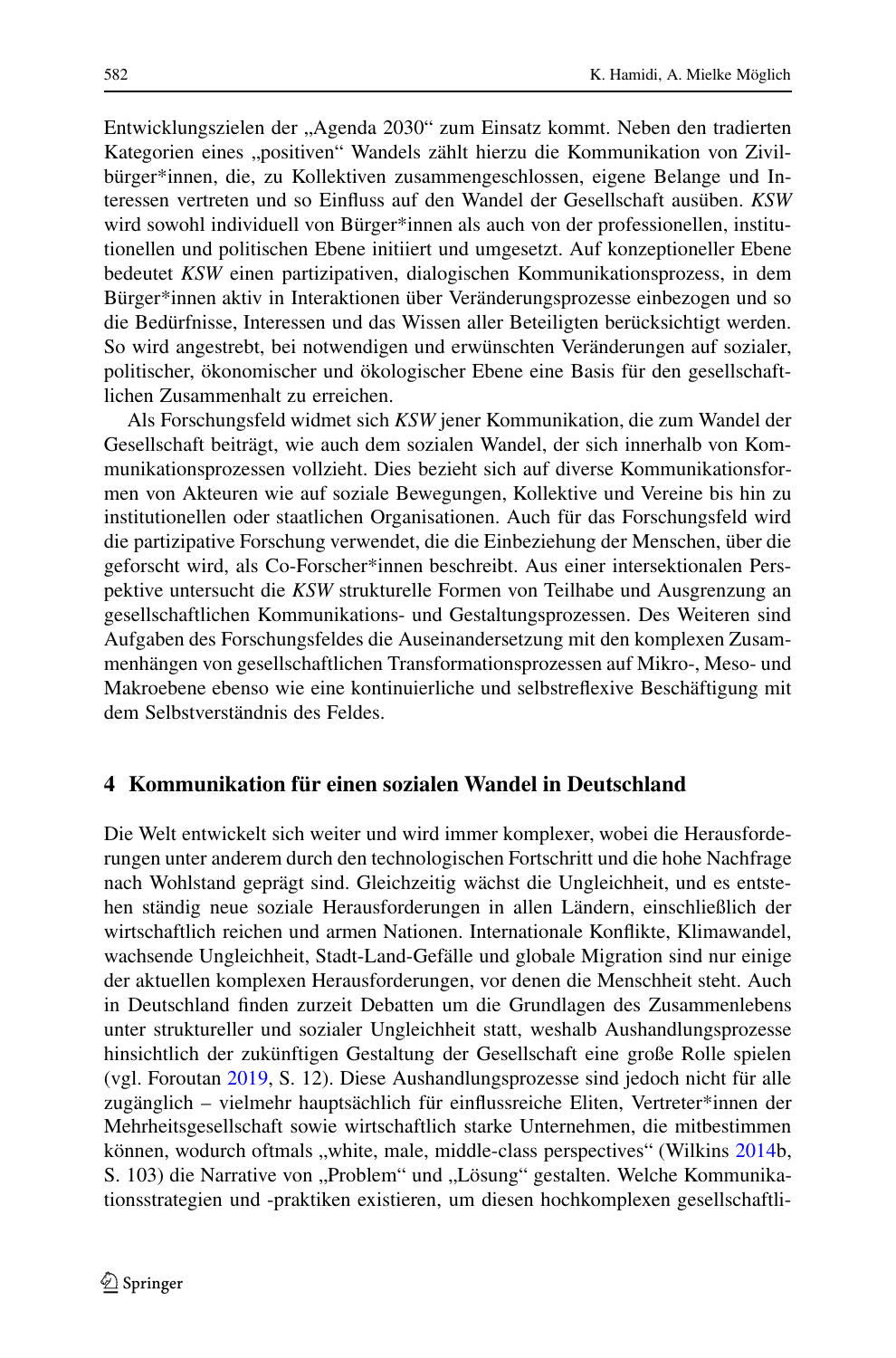chen Herausforderungen zu begegnen? Wie können die Menschen in einem Dialog über schwierige Themen eingebunden werden?

In diesem Kontext sind Forschung und Praxis der *KSW* Schlüsselbausteine, da sie diese Fragen stellt. *KSW* ist mit ihren Theorien, Methoden und Praktiken auf die Befähigung von Menschen und die Erleichterung eines gerechten sozialen Wandels ausgerichtet. Sie erforscht und baut die Fähigkeit auf, die verschiedenen Möglichkeiten zu verstehen und anzuwenden, wie Kommunikation eingesetzt werden kann, um Einstellungen, Verhalten und Wissen bei Einzelpersonen, Gemeinschaften und Organisationen zu verändern und so auch strukturelle Gegebenheiten, Zugangsmöglichkeiten und Ressourcen. Forschungen der *KSW* in Deutschland könnten demnach beleuchten, welche Kommunikation verwendet wird, wie die Bürger\*innen sich selbst ermächtigen und welche Strategien sie verwenden, um Werte wie Gleichheit, Inklusion, die Ermächtigung von Marginalisierten, ökologische Nachhaltigkeit, weitere globale Ziele der Agenda 2030 oder eigens formulierte Ziele zu erreichen. Wie beleuchtet wurde, findet ein wesentlicher Teil der gesellschaftlichen Aushandlungsprozesse in sozialen Bewegungen und zivilbürgerlichen (Selbst-)Organisationen statt. Es gibt in Deutschland viele Regierungs- und Nichtregierungsorganisationen, Initiativen, soziale Bewegungen, Netzwerke, Kollektive, Vereinen etc., die sich für einen sozialen Wandel in Richtung dieser Belange und der nachhaltigen Ziele der "Agenda 2030" einsetzen. Diese in der Praxis vielfältig vertretenen Organisationsformen gilt es aus kommunikationswissenschaftlicher Sicht und spezifisch aus der Sicht der *KSW* zu untersuchen. Sie versucht, Fragen und Ansichten von Bürger\*innen zu sammeln, um sie aus verschiedenen Perspektiven zu beleuchten und die Bürger\*innne sowohl in den weiteren Forschungsprozess als auch in Gestaltungsprozesse der Gesellschaft aufzunehmen.

Für das Forschungs- und Praxisfeld der *KSW* in Deutschland bleibt die internationale Forderung bestehen, Partizipation nicht nur als Scheinteilhabe zu gestalten, sondern tatsächlich dialogisch mit den Bürger\*innen und den Organisationen, Bewegungen und Netzwerken in Kontakt zu treten und gemeinsam an der Problemdefinition und an möglichen Lösungen zu arbeiten. Die Basis hierfür ist partizipative Forschung, die "die soziale Wirklichkeit partnerschaftlich erforschen und beeinflussen" (von Unger [2014,](#page-23-13) S. 1) kann. Das heißt, dass nicht mehr nur über Menschen geforscht wird, sondern diese in die Forschung einbezogen werden. Dies führt zu einer doppelten Zielsetzung: der Beteiligung von gesellschaftlichen Akteuren als Co-Forscher\*innen sowie zu Maßnahmen zur individuellen und kollektiven Selbstbefähigung und Ermächtigung (vgl. von Unger [2014,](#page-23-13) S. 1). Das Thema ist gesellschaftlich höchst relevant, da die Ermöglichung partizipatorischer Kommunikation jenseits politisch-publizistischer Eliten eine bedeutsame Voraussetzung ist, um einen nachhaltigen sozialen Wandel zu ermöglichen. Durch den partizipativ und transparent gestalteten Prozess wird nicht nur auf Seiten der Communities und Selbstorganisationen das Vertrauen in den Prozess gefördert, sondern auch auf Seiten der Politik, die deren Empfehlungen aufnimmt. Die gezielte Einbeziehung von marginalisierten Personengruppen und Akteuren in Entscheidungs- und Aushandlungsprozesse ebenso wie in die Forschung kann bei der Gestaltung der Gesellschaft eine Umverteilung der Machtverhältnisse bewirken, in der Reduktion der Marginalisierung resultieren – und so den gesellschaftlichen Zusammenhalt stärken.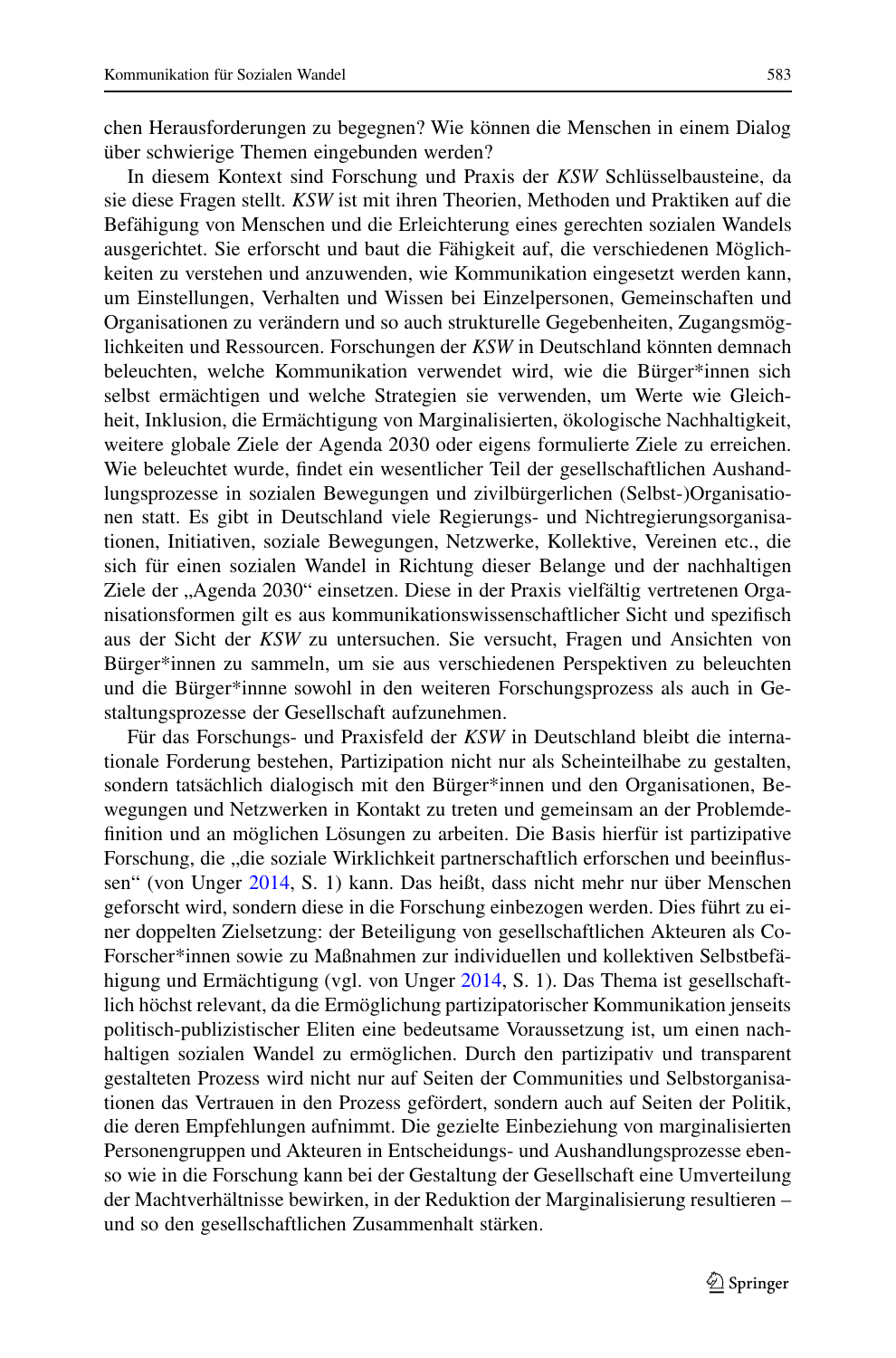International ist eine große Anzahl von akademischen Lehrgängen entstanden, die sich aus der Perspektive verschiedener Disziplinen mit dem Themenfeld beschäftigen (vgl. Servaes [2017,](#page-22-3) S. 3; Thomas [2014,](#page-22-25) S. 7–8). Wir plädieren daher für die Einrichtung eines Studienganges *KSW* in Deutschland, so wie er in anderen Ländern (etwa in den USA, Australien, Südafrika, Großbritannien, Schweden, Norwegen[\)6](#page-19-0) bereits seit Langem etabliert ist. Ziel ist (neben der akademischen Auseinandersetzung) Kommunikationsexpert\*innen auszubilden, die sich den komplexen gesellschaftlichen Herausforderungen des 21. Jahrhunderts in Bereichen wie soziale Ungleichheiten, Ernährungssicherheit, Menschenrechte, Gleichstellung der Geschlechter, Frieden und Konflikt, Gesundheit und ökologischer Nachhaltigkeit aus (intersektionaler) Perspektive der *KSW* annehmen können. In Anbetracht der globalen Herausforderungen auf ökologischer, kultureller und sozialer Ebene gibt es auch für lokale gesellschaftspolitische Entscheidungen einen dringenden Bedarf an Expert\*innen für die Kommunikation von Regierungen sowie Nichtregierungs- und zivilgesellschaftlichen Organisationen. Expert\*innen für *KSW* können dabei helfen, eine Basis für den gesellschaftlichen Zusammenhalt zu schaffen, das öffentliche Verständnis zu erhöhen und Veränderungen herbeizuführen, indem sie die Bandbreite der verfügbaren Kommunikationsalternativen effektiv nutzen, sei es durch die Erleichterung eines Dialogs, der Partizipation oder die Gestaltung von Kommunikationsstrategien. Dabei ist die Ausbildung von kritischen Fähigkeiten und offenen Einstellungen für die Planung, Implementation und Evaluation partizipativer Kommunikation essenziell (vgl. University of Queensland online, [2021\)](#page-23-14). Ein Studienschwerpunkt *KSW* kann auch einen Beitrag zu sozialpolitischen Fragestellungen wie der Integration von Minderheiten leisten oder die Vermittlung nachhaltiger Entwicklungsziele (*sustainable development goals*) verbessern. Darüber hinaus trägt die Etablierung des Schwerpunktes *KSW* der Tatsache Rechnung, dass international ein wachsender Markt an Dienstleister\*innen im Bereich Entwicklungszusammenarbeit entstanden ist. Während vor allem angelsächsische Studierende auf entsprechende Studiengänge zurückgreifen können, stehen diese deutschen Bewerber\*innen nicht oder nur in geringerem Maße zur Verfügung. Viele Institutionen der Entwicklungszusammenarbeit in Deutschland können aufgrund knapper Ressourcen kaum selbst in Forschung und Weiterbildung investieren. Mit der Etablierung eines Studiengangs der KSW kann vorhandene deutsche Expertise genutzt und weiter ausgebaut werden.

Förderung Dieser Beitrag ist im Forschungszentrum "Entwicklungskommunikation - Communication for Social Change" (EC4SC) entstanden, das vom Bundesministerium für Bildung und Forschung (BMBF) unter der Richtlinie "Kleine Fächer – Große Potenziale" gefördert wird.

**Funding** Open Access funding enabled and organized by Projekt DEAL.

<span id="page-19-0"></span><sup>&</sup>lt;sup>6</sup> Hier sind beispielsweise folgende Studiengänge zu nennen: "Communication & Development Studies Program" an der Universität Ohio; "Media and International Development" an der Universität East Anglia (Norwegen); "MSc Media, Communication and Development" in der London School of Economics and Political Science; "Development Communication" an der Universität London; "Communication for Development" an der Universität Malmö; "Communication and Social Change" an der Universität Queensland (Australien); "International Development Studies and Communication Studies" an der Universität Roskilde (Dänemark); "MA in Development Studies" an der University of Witwatersrand (Südafrika).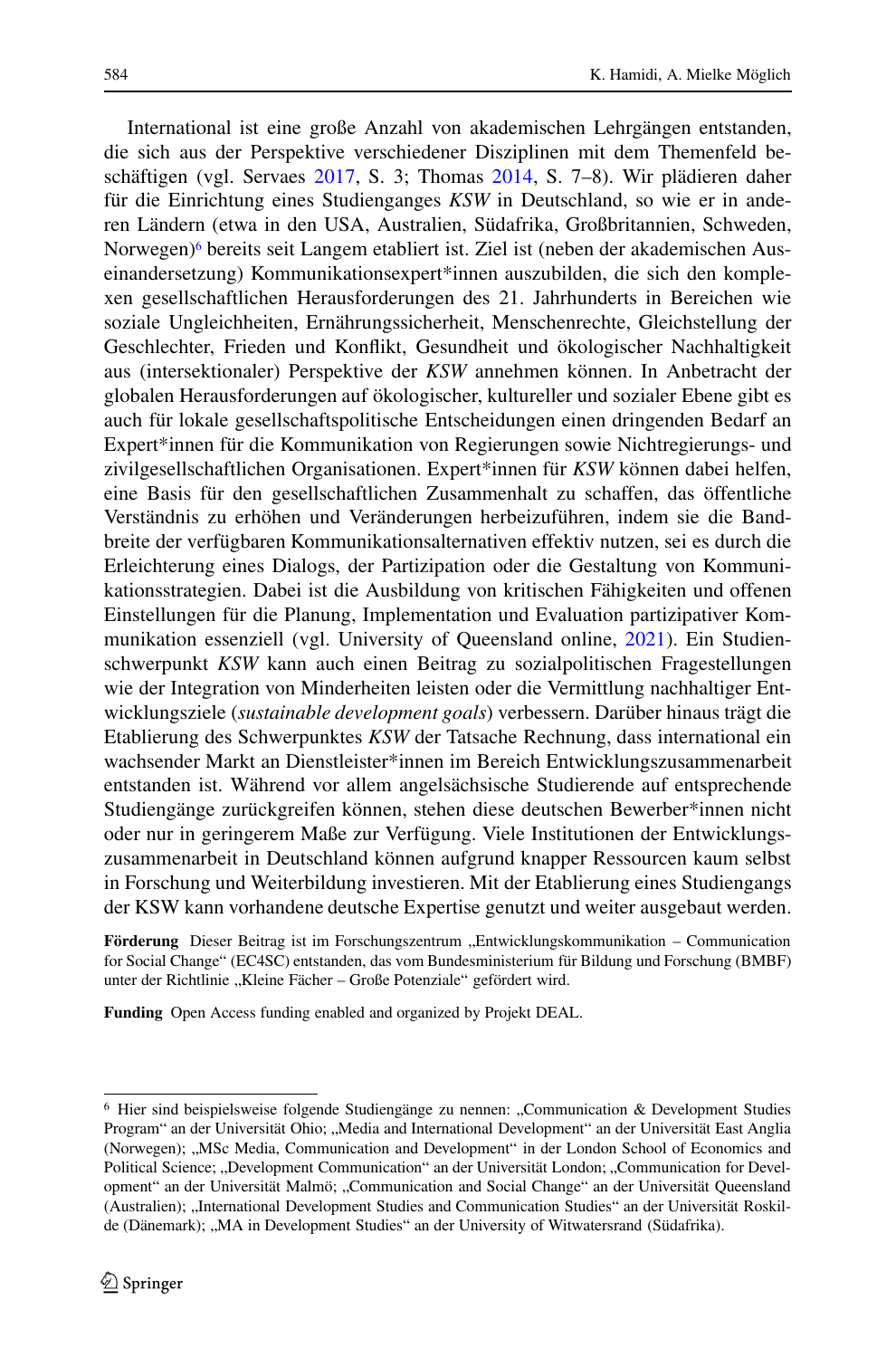**Open Access** Dieser Artikel wird unter der Creative Commons Namensnennung 4.0 International Lizenz veröffentlicht, welche die Nutzung, Vervielfältigung, Bearbeitung, Verbreitung und Wiedergabe in jeglichem Medium und Format erlaubt, sofern Sie den/die ursprünglichen Autor(en) und die Quelle ordnungsgemäß nennen, einen Link zur Creative Commons Lizenz beifügen und angeben, ob Änderungen vorgenommen wurden.

Die in diesem Artikel enthaltenen Bilder und sonstiges Drittmaterial unterliegen ebenfalls der genannten Creative Commons Lizenz, sofern sich aus der Abbildungslegende nichts anderes ergibt. Sofern das betreffende Material nicht unter der genannten Creative Commons Lizenz steht und die betreffende Handlung nicht nach gesetzlichen Vorschriften erlaubt ist, ist für die oben aufgeführten Weiterverwendungen des Materials die Einwilligung des jeweiligen Rechteinhabers einzuholen.

Weitere Details zur Lizenz entnehmen Sie bitte der Lizenzinformation auf [http://creativecommons.org/](http://creativecommons.org/licenses/by/4.0/deed.de) [licenses/by/4.0/deed.de.](http://creativecommons.org/licenses/by/4.0/deed.de)

#### **Literatur**

- <span id="page-20-3"></span>Alvarez, I. (2007). Foreword. In United Nations Communication for Development Roundtable (Hrsg.), *Communication and sustainable development. Selected papers from the 9th UN roundtable on communication for development* (S. vi). Rom: FAO.
- <span id="page-20-5"></span>Adhikarya, R. (2004). A personal tribute to Everett Rogers. *Media Asia. An Asian Communication Quarterly*, *31*(3), 123–126.
- <span id="page-20-10"></span>Badr, H., Behmer, M., Fengler, S., Fiedler, A., Grüne, A., Hafez, K., Hahn, O., Hamidi, K., Hanitzsch, T., Horz, C., Illg, B., Litvinenko, A., Löffelholz, M., Radue, M., Richter, C., Thomaß, B., & Töpfl, F. (2020). Kosmopolitische Kommunikationswissenschaft: Plädoyer für eine "tiefe Internationalisierung" des Fachs in Deutschland. Ein wissenschaftspolitisches Positionspapier. *Publizistik*, *65*, 295–230.
- <span id="page-20-7"></span>Behmer, M., Krotz, F., Stöber, R., & Winter, C. (2003). *Medienentwicklung und gesellschaftlicher Wandel: Beiträge zu einer theoretischen und empirischen Herausforderung*. Wiesbaden: Westdeutscher Verlag.
- <span id="page-20-12"></span><span id="page-20-2"></span>Cammaerts, B. (2015). Social Media and Activism. In Mansell, R., Hwa, P. (Hrsg.), The International Encyclopedia of Digital Communication and Society (S. 1027-1034). Oxford: Wiley-Blackwell.
- Donges, P. (2020). Die Rolle der Medien in der Ermöglichung oder Behinderung politischer Partizipation. In A. Lorenz, et al. (Hrsg.), *Partizipation für alle und alles?* (S. 283–298). Wiesbaden: Springer.
- <span id="page-20-11"></span>Eberlei, W. (2018). Global nachhaltige Entwicklung mitgestalten: Agenda 2030 und Zivilgesellschaft. In T. Debiel (Hrsg.), *Entwicklungspolitik in Zeiten der SDGs: Essays zum 80. Geburtstag von Franz Nuscheler* (S. 89–92). Duisburg: Institut für Entwicklung und Frieden (INEF)/Stiftung Entwicklung und Frieden.
- <span id="page-20-1"></span>Enghel, F. (2014). Communication, development, and social change. Future alternatives. In K. G. Wilkins, J. D. Straubhaar & S. Kumar (Hrsg.), *Global communication. New agendas in communication* (S. 119–141). London / New York: Routledge.
- <span id="page-20-6"></span>Fengler, S., Voglreiter, S., Pies, J., & Stube, M. (2009). *Qualitätssicherung in der Weiterbildung internationaler Journalisten: Studie zum konzeptionellen und strategischen Vorgehen für PM+E-Maßnahmen des Internationalen Instituts für Journalismus (IIJ) von InWEnt*. Bonn: Internationale Weiterbildung und Entwicklung (InWEnt), Internationales Institut für Journalismus (IIJ).
- <span id="page-20-4"></span>van de Fliert, E. (2014). Communication, development, and the natural environment. In K. G. Wilkins, T. Tufte & R. Obregón (Hrsg.), *The handbook of development communication and social change* (S. 125–138). Chichester: Wiley-Blackwell.
- <span id="page-20-13"></span>Foroutan, N. (2019). *Die postmigrantische Gesellschaft. Ein Versprechen der pluralen Demokratie*. Bielefeld: transcript.
- <span id="page-20-8"></span>Geißler, R., Enders, K., & Reuter, V. (2009). Wenig ethnische Diversität in deutschen Zeitungsredaktionen. In R. Geißler & H. Pöttker (Hrsg.), *Massenmedien und die Integration ethnischer Minderheiten in Deutschland* (S. 79–118). [https://doi.org/10.14361/9783839410271-003.](https://doi.org/10.14361/9783839410271-003)
- <span id="page-20-0"></span>Greiner, K. (2017). The advantages and limits of a "full-spectrum" approach to communication for development. *Journal of Development Communication*, 28(1–2), 80–87.
- <span id="page-20-9"></span>Grossenbacher, R. (1988). *Journalismus in Entwicklungsländern. Medien als Träger sozialen Wandels?* Köln: Böhlau.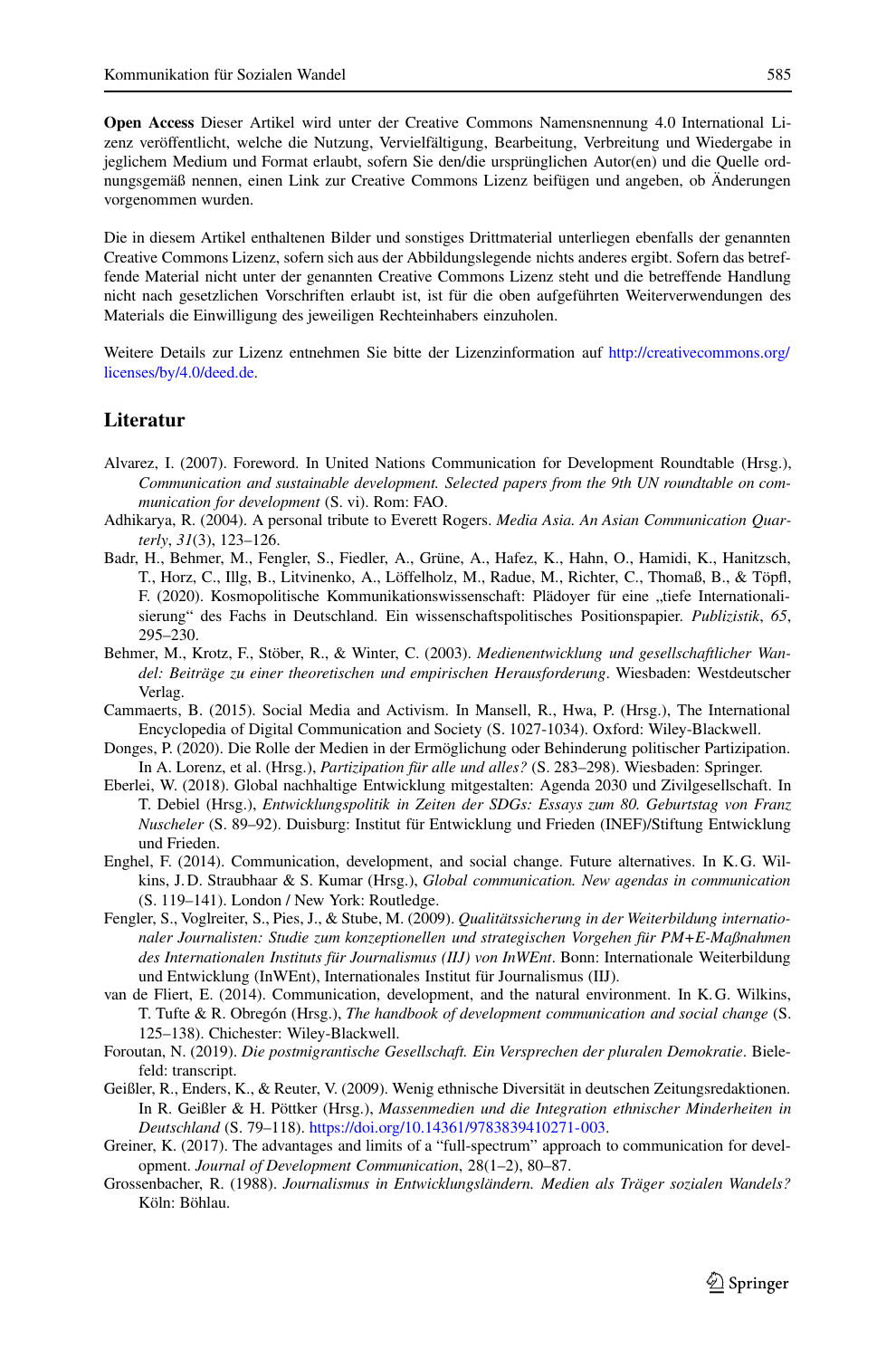- <span id="page-21-12"></span><span id="page-21-3"></span>Hafez, K. (2002). *Die Zukunft der internationalen Kommunikationswissenschaft in Deutschland*. Hamburg: Deutsches Übersee-Institut.
- Hamidi, K., & Mielke Möglich, A. (2019). Entwicklungskommunikation Communication for Social Change: Aufbau und Etablierung eines neuen Schwerpunktes in der deutschen Kommunikationswissenschaft. *Global Media Journal – German Edition*, *9*(1), 1–15.
- <span id="page-21-16"></span>Hanitzsch, T. (2007). Journalismuskultur: zur Dimensionierung eines zentralen Konstrukts der kulturvergleichenden Journalismusforschung. *Medien & Kommunikationswissenschaft*, *55*, 372–389.
- <span id="page-21-17"></span><span id="page-21-4"></span>Hantel, C. (2006). *Journalistenausbildung in Mosambik*. Berlin: Frank & Timme.
- <span id="page-21-26"></span>Hemer, S., & Tufte, T. (Hrsg.). (2005). *Media & glocal change. Rethinking communication for development*. Buenos Aires: CLACSO.
- <span id="page-21-14"></span>Hemer, S., & Tufte, T. (2012). ComDev in the mediatized world. *Nordicom Review*, *33*, 229–237.
- <span id="page-21-13"></span>Hepp, A. (2006). *Transkulturelle Kommunikation*. Konstanz: UVK.
- <span id="page-21-20"></span>Hepp, A., & Löffelholz, M. (2002). *Grundlagentexte zur transkulturellen Kommunikation*. Konstanz: **IIVK.**
- Hepp, A., & Pfadenhauer, M. (2014). Mediatisierte Partizipation? In F. Krotz, C. Despotovic & M. Kruse (Hrsg.), *Die Mediatisierung sozialer Welten* (S. 235–262). [https://doi.org/10.1007/978-3-658-04077-](https://doi.org/10.1007/978-3-658-04077-2_11) [2\\_11.](https://doi.org/10.1007/978-3-658-04077-2_11)
- <span id="page-21-19"></span><span id="page-21-0"></span>Höivik, S., & Luger, K. (2009). Folk media for biodiversity conservation. A pilot project from the Himalaya-Hindu Kush. *The international Communication Gazette*, *71*, 321–346.
- Horz, C. (2020). *Neuformulierung der Aufgaben öffentlich-rechtlicher Medien im digitalen Zeitalter. Medien- und kommunikationswissenschaftliche Perspektiven auf ein zeitgemäßes Angebot*. Köln: TH Köln. Stellungnahme als Sachverständige im Rahmen der öffentlichen Anhörung des Sächsischen Landtages zum 1. Medienänderungsstaatsvertrag
- <span id="page-21-10"></span><span id="page-21-6"></span>Kannengießer, S. (2014). *Translokale Ermächtigungskommunikation. Medien, Globalisierung, Frauenorganisationen*. Wiesbaden: Springer.
- Kannengießer, S. (2020). Nachhaltigkeit und das "gute Leben". Zur Verantwortung der Kommunikationsund Medienwissenschaft in digitalen Gesellschaften. Kopie der Autorin. *Publizistik*, *65*, 7–20.
- <span id="page-21-23"></span><span id="page-21-11"></span>Kittiprapas, S. (2016). *Buddhist sustainable development through inner happiness*. Bangkok: International Research Associates for Happy Societies (IRAH).
- <span id="page-21-22"></span>Krzeminski, M. (1999). Medien in der Entwicklungspolitik. Alte Paradigmen und neue Perspektiven. *Communicatio Socialis*, *32*, 367–383.
- <span id="page-21-24"></span>Kunczik, M. (1985). *Massenmedien und Entwicklungsländer*. Köln: Böhlau.
- <span id="page-21-5"></span>Kunczik, M., & Zipfel, A. (2005). Massenmedien und Sozialer Wandel. *Publizistik*, *50*, 104–129.
- Mansell, R., & Manyozo, L. (2018). Introduction: the mediation of development. *Development in Practice*, *28*, 325–331.
- <span id="page-21-9"></span><span id="page-21-8"></span>Manyozo, L. (2012). *Media, communication and development. Three approaches*. Neu Delhi: SAGE.
- Marr, M., & Zillen, N. (2019). Digitale Spaltung. In W. Schweiger & K. Beck (Hrsg.), *Handbuch Online-Kommunikation. Springer Reference Sozialwissenschaften* (S. 1–24). [https://doi.org/10.1007/978-3-](https://doi.org/10.1007/978-3-658-18017-1_12-1) [658-18017-1\\_12-1.](https://doi.org/10.1007/978-3-658-18017-1_12-1)
- <span id="page-21-2"></span>Mefalopulos, P. (2018). Multidimensional Model for Change: Understanding Multiple Realities to Plan and Promote Social and Behavior Change. In J. Servaes (Hrsg.), Handbook of Communication for Development and Social Change. [https://doi.org/10.1007/978-981-10-7035-8\\_28-1.](https://doi.org/10.1007/978-981-10-7035-8_28-1)
- <span id="page-21-1"></span>Melkote, S., & Steeves, H. L. (2015). *Communication for development. Theory and practice for empowerment and social justice* (3. Aufl.). Los Angeles: SAGE.
- <span id="page-21-15"></span>Michelsen, G., & Godemann, J. (Hrsg.). (2005). *Handbuch Nachhaltigkeitskommunikation: Grundlagen und Praxis*. München: Oekom.
- <span id="page-21-25"></span>Mihelji, S., & Stanyer, J. (2019). *Theorizing media, communication and social change: towards a processual approach*. Thousand Oaks: SAGE. [https://doi.org/10.1177/0163443718810926.](https://doi.org/10.1177/0163443718810926)
- <span id="page-21-18"></span>neue deutsche medienmacher\*innen (2020). Viel Wille, kein Weg. Diversity im deutschen Journalismus. Eine Recherche über interkulturell vielfältiges Medienpersonal in deutschen Redaktionen und die Ansichten von Führungskräften im Journalismus zu Diversity in den Medien. [https://](https://neuemedienmacher.de/fileadmin/user_upload/PDF_Borschueren-Infomaterial-Flyer/20200509_NdM_Bericht_Diversity_im_Journalismus.pdf) [neuemedienmacher.de/fileadmin/user\\_upload/PDF\\_Borschueren-Infomaterial-Flyer/20200509\\_](https://neuemedienmacher.de/fileadmin/user_upload/PDF_Borschueren-Infomaterial-Flyer/20200509_NdM_Bericht_Diversity_im_Journalismus.pdf) [NdM\\_Bericht\\_Diversity\\_im\\_Journalismus.pdf.](https://neuemedienmacher.de/fileadmin/user_upload/PDF_Borschueren-Infomaterial-Flyer/20200509_NdM_Bericht_Diversity_im_Journalismus.pdf) Zugegriffen: 6. Aug. 2020.
- <span id="page-21-21"></span>Neverla, I. (2020). Nachhaltigkeit: Zur Theoretisierung einer politischen Kategorie. Publizistik, 65(3), 333–339.
- <span id="page-21-7"></span>Ngomba, J. (2013). Comprehending social change in an era of austerity: reflections from a communication perspective. *Glocal Times*, *19*, 1–17.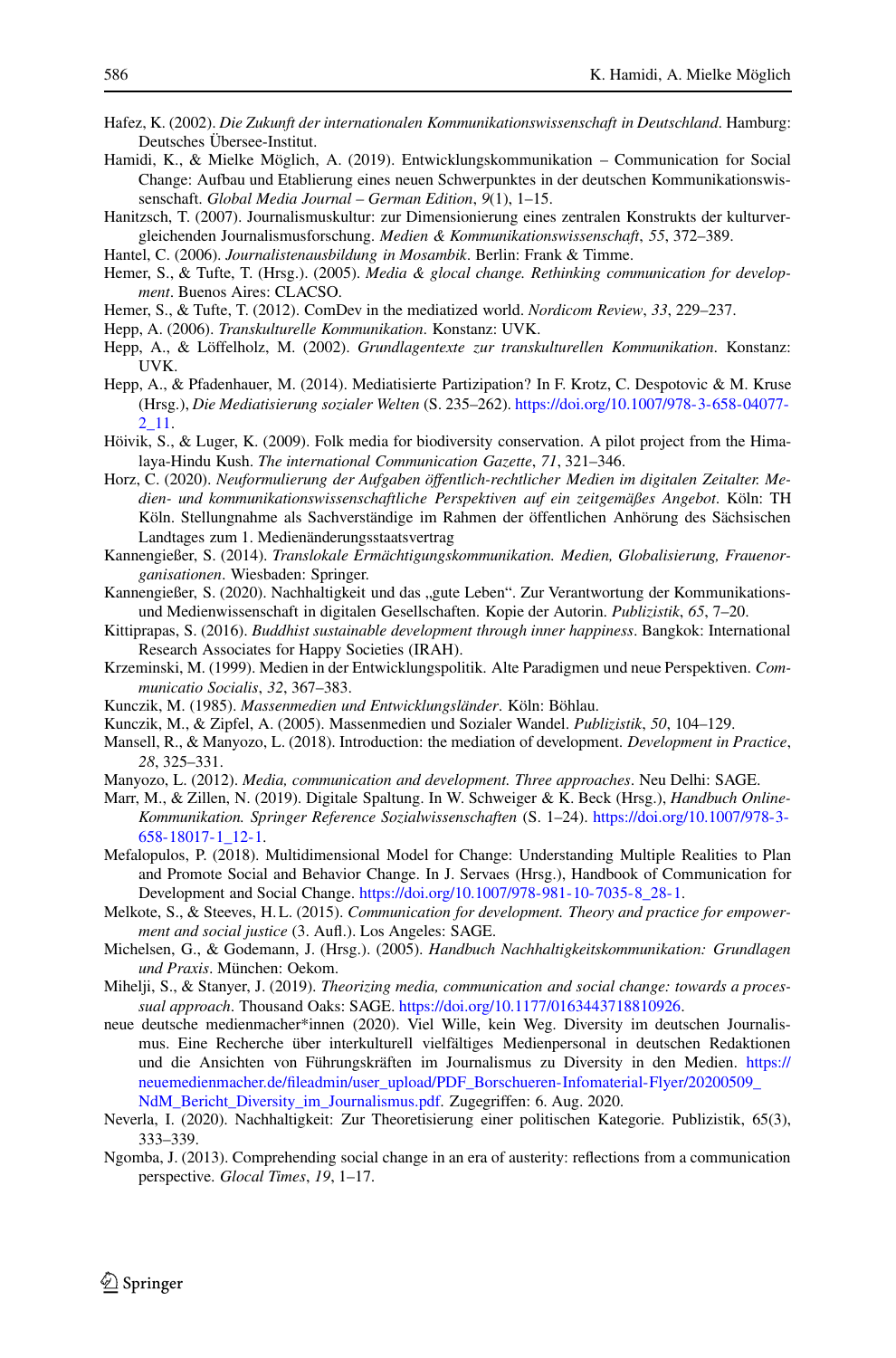- <span id="page-22-23"></span>Obregón, R., & Tufte, T. (2017). Communication, social movements and collective action: toward a new research agenda in communication for development and social change. *Journal of Communication*, *67*, 635–645.
- <span id="page-22-17"></span><span id="page-22-5"></span>Oepen, M. (Hrsg.). (1995). *Media support and development communication in a world of change. New answers to old questions?* Berlin: Horlemann.
- Patel, F. (2019). Glocal development for sustainable social change. Online-Version. In J. Servaes (Hrsg.), *Handbook of communication for development and social change* (S. 1–12). Singapur: Springer. [https://doi.org/10.1007/978-981-10-7035-8\\_77-1.](https://doi.org/10.1007/978-981-10-7035-8_77-1)

<span id="page-22-4"></span><span id="page-22-1"></span>Quebral, N.C. (2012). *Development communication primer*. Penang: Southbound.

- <span id="page-22-0"></span>Ratkovic, V. (2018). Postmigrantische Medien. Die Magazine "biber" und "migrazine" zwischen Anpas*sung, Kritik und Transformation*. Klagenfurt: transcript.
- <span id="page-22-13"></span>Reutlinger, C. (2010). Rand. In C. Reutlinger, C. Fritsche & E. Lingg (Hrsg.), *Raumwissenschaftliche Basics. Eine Einführung für die Soziale Arbeit* (S. 211-220). Wiesbaden: Springer VS.
- Richter, C., & Badr, H. (2018). Communication studies in transformation—Self-reflections on an evolving discipline in times of change. In F. Kohstall, C. Richter, S. Dhouib & F. Kastner (Hrsg.), *Academia in transformation. Arab and German perspectives* (S. 143–159). Baden-Baden: Nomos.
- <span id="page-22-18"></span>Rullmann, A. (1996). Modernisierung und Dependenz. Paradigmen internationaler Kommunikationsforschung. In M. Meckel & M. Kriener (Hrsg.), *Internationale Kommunikation* (S. 19–47). Opladen: Westdeutscher Verlag.
- <span id="page-22-16"></span><span id="page-22-15"></span>Sarcinelli, U. (2011). *Politische Kommunikation in Deutschland. Medien und Politikvermittlung im demokratischen System* (3. Aufl.). Wiesbaden: VS.
- Schäfer, M., Post, S., Schwab, R., & Kleinen-von Königslow, K. (2018). Transnationalisierte Öffentlichkeit und Klimapolitik: Akteursensembles in der Medienberichterstattung von 15 Ländern. *Publizistik*, *63*, 207–244.
- <span id="page-22-14"></span>Schmidt, C., & Arnold, B. (Hrsg.). (2011). *Handbuch international media studies*. Berlin: Vistas/DW Akademie.
- <span id="page-22-21"></span>Schönhuth, M., & Jerrentrup, M. T. (2019). *Partizipation und nachhaltige Entwicklung. Ein Überblick*. Wiesbaden: Springer VS.
- <span id="page-22-11"></span><span id="page-22-8"></span>Schreuers, M., & Papadakis, E. (2009). *The A to Z of the green movement*. Lanham: Scarecrow Press.
- <span id="page-22-3"></span>Servaes, J. (Hrsg.). (2008). *Communication for development and social change*. Neu Delhi: SAGE.
- Servaes, J. (2017). *Development Communication: Past, Present, Future.* Keynote. Unveröffentlichtes Manuskript zum Vortrag am 29. Juni 2017.
- <span id="page-22-2"></span>Servaes, J. (2019a). Communication for development and social change: in search of a new paradigm. Online-Version. In J. Servaes (Hrsg.), *Handbook of communication for development and social change* (S. 1–13). Singapur: Springer. [https://doi.org/10.1007/978-981-10-7035-8\\_108-1.](https://doi.org/10.1007/978-981-10-7035-8_108-1)
- <span id="page-22-6"></span>Servaes, J. (2019b). Communication for development and social change. Conclusion. Online-Version. In J. Servaes (Hrsg.), *Handbook of communication for development and social change* (S. 1–12). Singapur: Springer. [https://doi.org/10.1007/978-981-10-7035-8\\_116-1.](https://doi.org/10.1007/978-981-10-7035-8_116-1)
- <span id="page-22-20"></span><span id="page-22-10"></span>Servaes, J. (2019c). Handbook of communication for development and social change. Singapur: Springer.
- <span id="page-22-12"></span>Servaes, J., & Lie, R. (2015). New challenges for communication for sustainable development and social change: a review essay. *Journal of Multicultural Discourses*, *10*(1), 124–148.
- Servaes, J., & Lie, R. (2019). Key concepts, disciplines, and fields in communication for development and social change. Online-Version. In J. Servaes (Hrsg.), *Handbook of communication for development and social change* (S. 1–31). Singapur: Springer. [https://doi.org/10.1007/978-981-10-7035-8\\_113-1.](https://doi.org/10.1007/978-981-10-7035-8_113-1)
- <span id="page-22-9"></span><span id="page-22-7"></span>Servaes, J., & Liu, S. (Hrsg.). (2007). *Moving targets. Mapping the paths between communication, technology and social change in communities*. Penang: Southbound.
- Servaes, J., & Malikhao, P. (2007). Communication and sustainable development. In J. Servaes & S. Lui (Hrsg.), *Moving targets. Mapping the paths between communication, technology and social change in communities* (S. 11–44). Penang: Southbound.
- <span id="page-22-19"></span>Sickinger, C. (2008). Demokratieförderung. Neue Ziele in der deutschen Medienentwicklungszusammenarbeit? [https://fome.info/wp-content/uploads/2014/06/FoME-Demokratiefö](https://fome.info/wp-content/uploads/2014/06/FoME-Demokratief)rderung-2008.pdf. Zugegriffen: 23. Juni 2020.
- <span id="page-22-24"></span><span id="page-22-22"></span>de Sousa Santos, B. (2016). *Epistemologies of the south. Justice against epistemicide*. London: Routledge.
- Straßburger, G., & Rieger, J. (2014). *Partizipation kompakt: für Studium, Lehre und Praxis sozialer Berufe*. Juventa: Beltz.
- <span id="page-22-25"></span>Thomas, P. (2014). Development Communication and Social Change in Historical Context. In K. G. Wilkins, T. Tufte, R. Obregón (Hrsg.), The Handbook of Development Communication and Social Change (1. Aufl.). Malden: John Wiley & Sons.